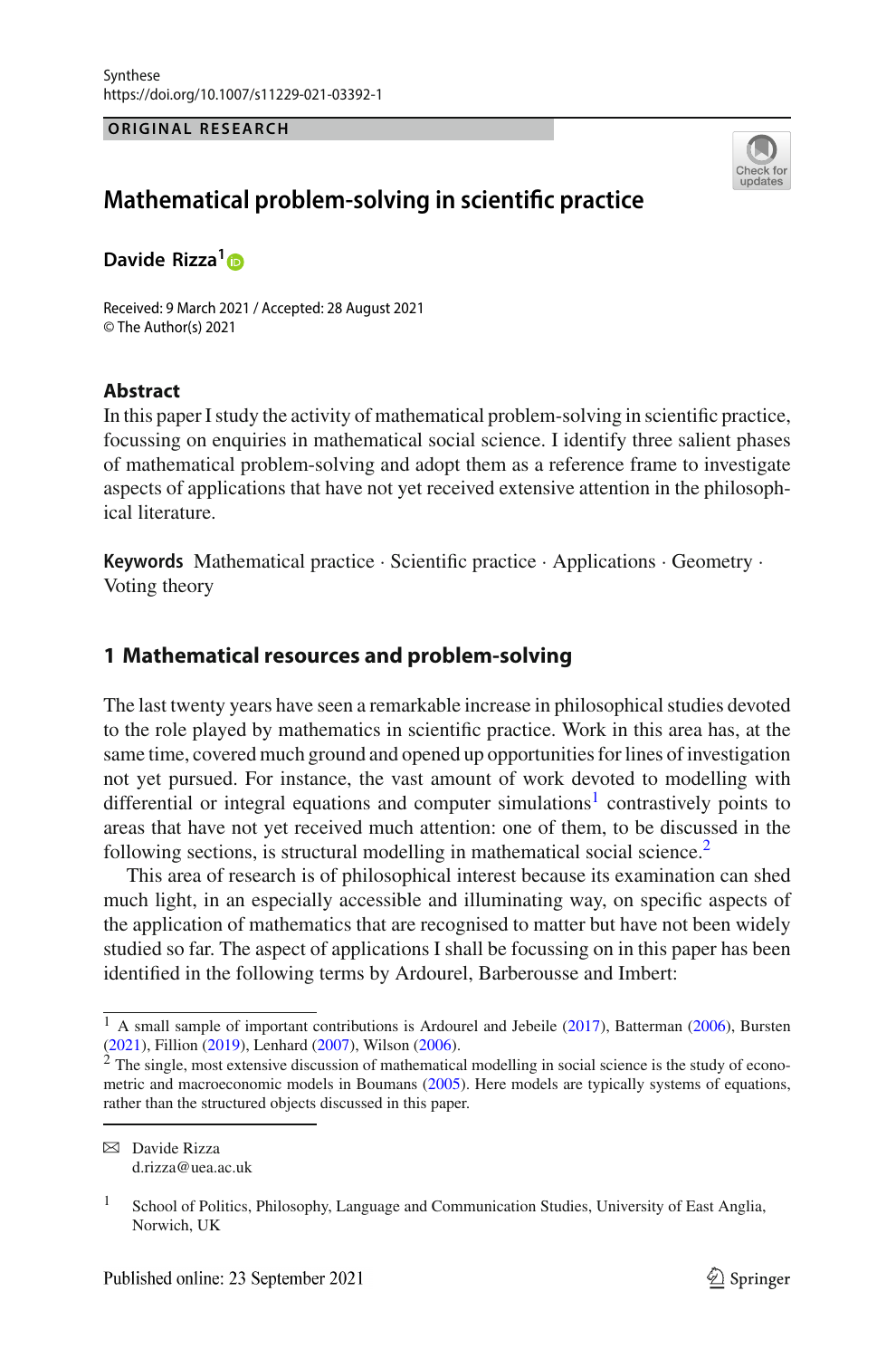When analyzing scientific representations, philosophers of science are keen on mentioning that some models provide scientists with "mathematical resources" and "inferential power", but they seldom give a detailed analysis of these notions. (Ardourel et al[.](#page-19-6) [2018,](#page-19-6) p. 2)

The authors of Ardourel et al[.](#page-19-6) [\(2018\)](#page-19-6) provide part of the missing analysis for a specific family of resources, namely mathematical formalisms. They also note that structures and the mathematical results associated with them constitute natural mathematical resources but do not devote their investigation to them. It is the goal of this paper to do so through a study of significant episodes in mathematical social science, more specifically mathematical voting theory.

In order to understand the role of structural resources within scientific practice, it seems to me especially helpful to look at them in connection with problem-solving. Something functions as a resource if it can support a particular activity. Thus, being a resource is best spelled out in connection with a problem-solving activity. Structures or structured objects play the role of resources if they help tackle problems within a field of enquiry. When that happens, the generic qualification of "inferential power" associated with their employment can be more informatively reduced to the effectiveness of the methods erected upon them.

In order to provide a sufficiently thorough philosophical elaboration of the last remarks, it is helpful to identify certain turning points within scientific problemsolving, in which structural objects play an important role. I refer to these stages of enquiry simply as phase (a), phase (b) and phase (c). In outline, phase (a) is a stage at which the terms of certain problems under investigation are assigned formal characters in such a way that the problems themselves can be referred to a formal working environment. Phase (b) is a stage at which the given environment is used to introduce problem-solving techniques. Phase (c) is the stage at which the formal working environment from phase (a) is modified to assimilate new problems and the store of techniques from phase (b) is expanded to deal with such new problems. I shall refer to phases (a) to (c) to articulate the analysis of concrete problem-solving episodes in scientific practice. A further clarification of what these phases amount to can only be offered through the examination of relevant enquiries, which occupies the rest of the paper.

In particular, Sect. [2](#page-3-0) provides a more detailed account of phases (a) to (c) in terms of a quick, preliminary illustration. Sections [3](#page-5-0) and [4,](#page-9-0) on the other hand, offer a progressively broader account of these phases in the context of more extensive problem-solving activities.

In the remainder of the present section I only wish to show how (a) to (c) can be rather naturally singled out in a contrastive manner, by looking at aspects of the application of mathematics that have been neglected by recent, influential lines of investigation.

1. Over the last few decades, many contributions to philosophy of mathematics have portrayed applications in terms of a correspondence between an empirical and a mathematical structure. Two frequently cited sources are Fiel[d](#page-19-7) [\(1980\)](#page-19-7), p. 6 and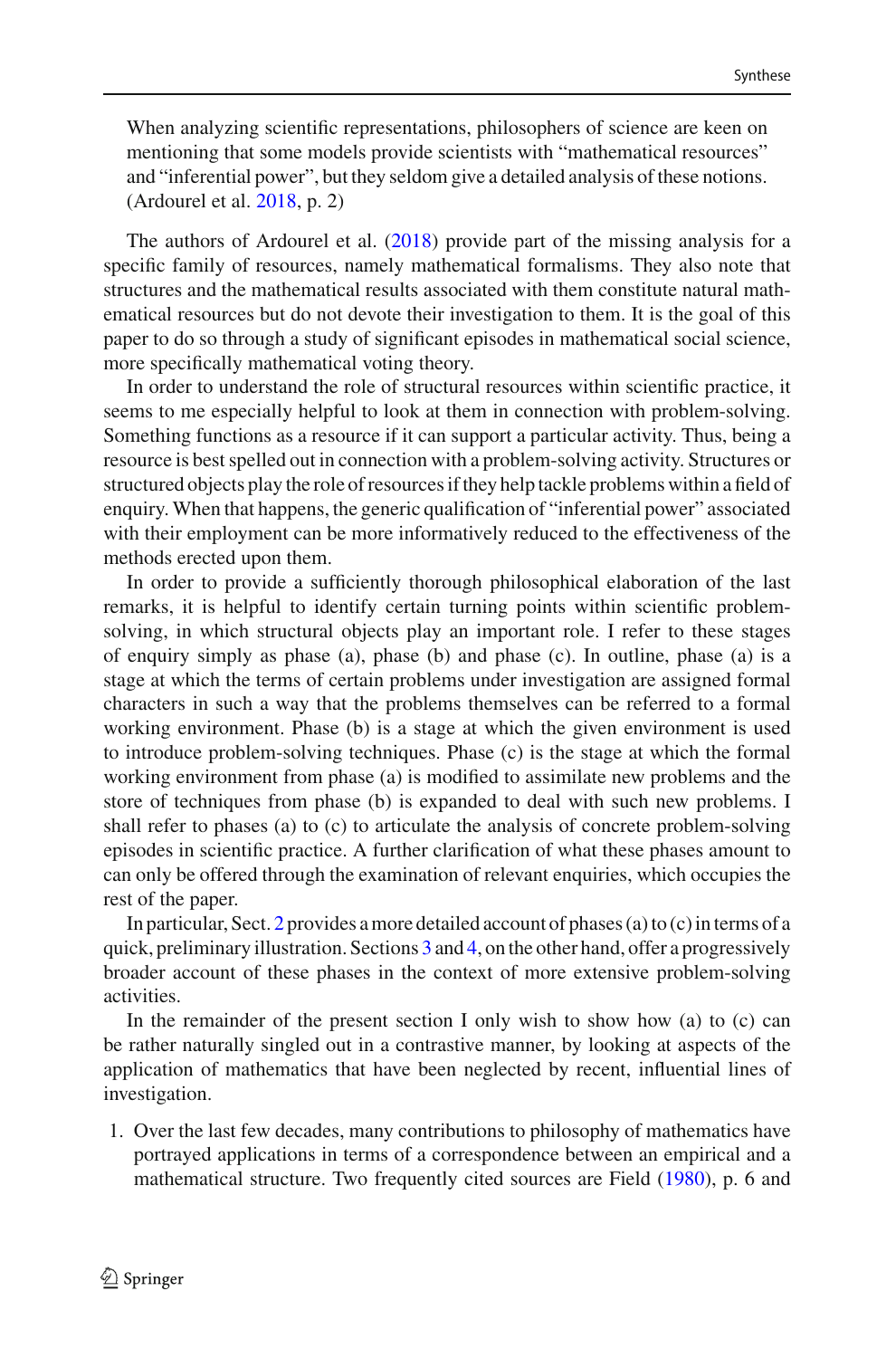Bue[n](#page-19-8)o and Colyvan  $(2011)$ , pp. 346–347<sup>3</sup>). The latter article recognises that the world does not come equipped with a set of objects […] and sets of relations on those' (Bueno and Colyva[n](#page-19-8) [2011,](#page-19-8) p. 347), i.e. as a cluster of structured settings. Nonetheless, the problem of examining how structured settings are arrived at is not raised or pursued. The decision to neglect this issue may be due to a remark on p. 354, to the effect that empirical settings are not required to be given a mathematicsfree description. The remark is not unreasonable  $\frac{4}{3}$  $\frac{4}{3}$  $\frac{4}{3}$  but it shifts attention away from the fact that it is an important phase of scientific investigations to introduce a structured presentation of relevant contents that supports the progress of enquiry. The introduction of such a presentation is phase (a).

- 2. The stress of Bueno and Colyva[n](#page-19-8) [\(2011](#page-19-8)) on the world in the quote from 1 above is, in my opinion, more fruitfully replaced by a stress on problems. The fact that scientific enquiry is a human activity endows it with a distinctive epistemological status. It is a confrontation between an agent and her surroundings in which means have to be devised in order to make those surroundings decipherable and to enable specific interventions upon them. What is pressing, under such circumstances, is the resolution of problems. Desired information is to be gained and specific goals (e.g. predictive or technological) are to be achieved. Thus, if phase (a) is to support the progress of enquiry, it must do so by introducing a structured environment in which it is possible to develop problem-solving techniques. Their construction is carried out in phase (b).
- 3. An independent motivation for phase (b), as well as a motivation for phase (c), may be spelled out by considering a recent topic of dominant philosophical interest in connection with the application of mathematics, i.e. mathematical explanation. Contributions to the debates on mathematical explanation look at scenarios in which mathematical resources are already available to account for certain given facts. Such scenarios, especially as they are connected to the problems of clarifying whether or not a mathematical result has explanatory power, exclude an interest in the work done before the resources used to provide explanations were available. This work is the construction of problem-solving techniques, i.e. phase (b). Moreover, work on mathematical explanation (as important articles on this topic like Lyo[n](#page-20-1) [\(2012\)](#page-20-1), Lang[e](#page-19-9) [\(2013\)](#page-19-9), Lang[e](#page-19-10) [\(2017\)](#page-19-10) show) has typically restricted attention to the use of individual mathematical results to explain individual phenomena. Specialised attention to contexts of the latter kind naturally leads to a neglect of broader ones, in which not only many interrelated problems are initially present, but systematic attempts to relate them to new problems is made. When these attempts are made the subject of specific analysis, phase (c) emerges.

It is worth clarifying that my goal, when making the previous points, was not to criticise existing approaches, with a view to, say, rejecting them, but simply to rely upon them to identify neglected aspects of applications. In this connection, I do not deny that many current, wide-ranging studies of applications are sensitive to the aspects

<span id="page-2-0"></span><sup>3</sup> It may be noted that the views expressed in these contributions revive, in effect, some elements of an account of mathematical modelling offered in Coombs et al[.](#page-19-11) [\(1954](#page-19-11)).

<span id="page-2-1"></span><sup>&</sup>lt;sup>4</sup> Although, in the absence of any limits to the mathematical description of an empirical setup, applications of mathematics can proceed without the immersion and interpretation steps prescribed by the inferential model advocated in Bueno and Colyva[n](#page-19-8) [\(2011\)](#page-19-8).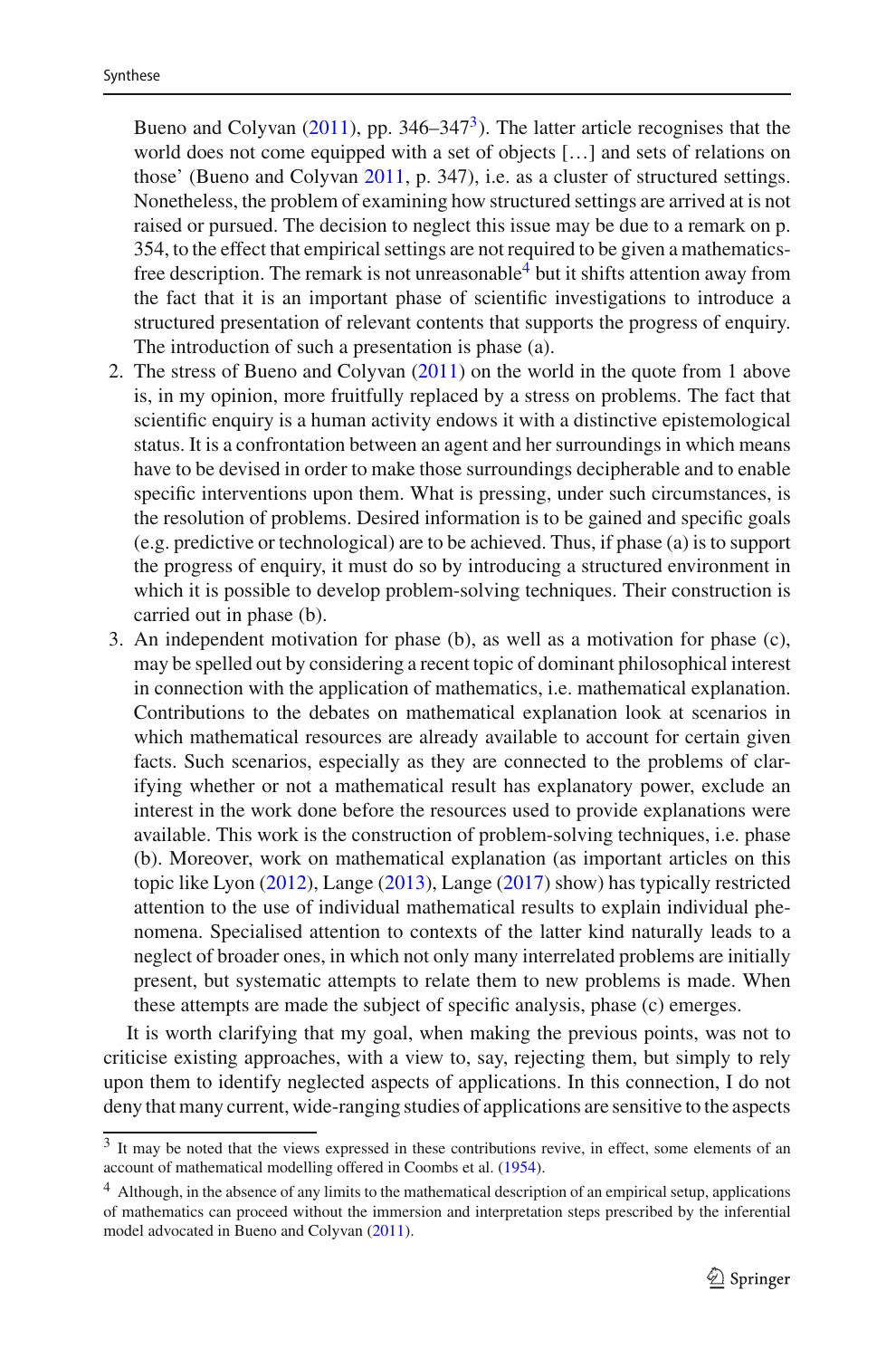of applications I am drawing attention to. A dedicated study of precisely these aspects is, however, still missing and my aim is to supply it (or to begin to supply it).

For instance, the interest in classifying the epistemic contributions of mathematics to scientific enquiry, which drives extensive analyses in Pincoc[k](#page-20-2)  $(2012)$  $(2012)$ , falls in line with the aims of this paper. The epistemic contributions I focus on are not, however, part of Pincock's discussion, largely because of its emphasis on representation, as opposed to problem-solving.

More generally, I am hoping to provide, in what follows, a study of applications from a viewpoint that can constructively enrich several ongoing lines of investigation by exploring areas that they have been neglected (as in the case of Bueno and Colyva[n](#page-19-8) [\(2011\)](#page-19-8) or Pincoc[k](#page-20-2) [\(2012\)](#page-20-2)) or by extending their purview beyond issues they have already applied themselves to (as in the case of Ardourel et al[.](#page-19-6) [\(2018](#page-19-6))).

# <span id="page-3-0"></span>**2 Phases of problem-solving**

My goal in this section is to offer a more concrete impression of what phases (a) to (c) are, before studying them in greater detail and within broader contexts. It is important to recall that, in general, phases (a) to (c) emerge because problems that currently resist solution have arisen. Phase (b) introduces mathematical techniques designed to tackle them. Their introduction is, in structural modelling, made possible by the assignment of formal characters to the terms of the given problems. Only if these problems' terms can be regarded in reasoning as particular mathematical items can mathematical techniques be devised to act upon them. This is why problems have to be set within a suitable mathematical environment before they can be tackled. Phase (a) sets them in the environment that supports phase (b).

In general, the execution of phases (a) and (b) does not merely lead to the resolution of pre-existing problems. It also produces a richer conception of these problems, refining existing ones and relating them to new problems. The environment originally set up in phase (a) may prove inadequate to deal with some new problems: when this is the case, phase (c) takes place. The original environment is modified through the addition of new features or the integration into a more encompassing environment, from which new problem-solving techniques emerge.

As a miniature illustration of phases (a), (b) and (c), I now wish to consider a simple practical problem. The problem is to identify published books by numerical codewords for the purpose of ordering, sales reporting and inventory control. Useful codewords enable the detection of errors. For instance, it should be possible to tell if a printing error swapped two digits of a codeword.<sup>5</sup> This is a highly circumscribed problem belonging to the vastly larger domain of coding theory.

Fixing the length of a codeword at ten digits, it is useful to let the numerical digits denote the elements of a structured object, the formal working environment. An obvious choice for the set of codeword digits is  $\{0, 1, \ldots, 9\}$ , but, in order to supply an environment on which addition and multiplication are well-behaved, it is better to

<span id="page-3-1"></span><sup>5</sup> Error-detection dispenses with checks against an authentic copy of the codeword.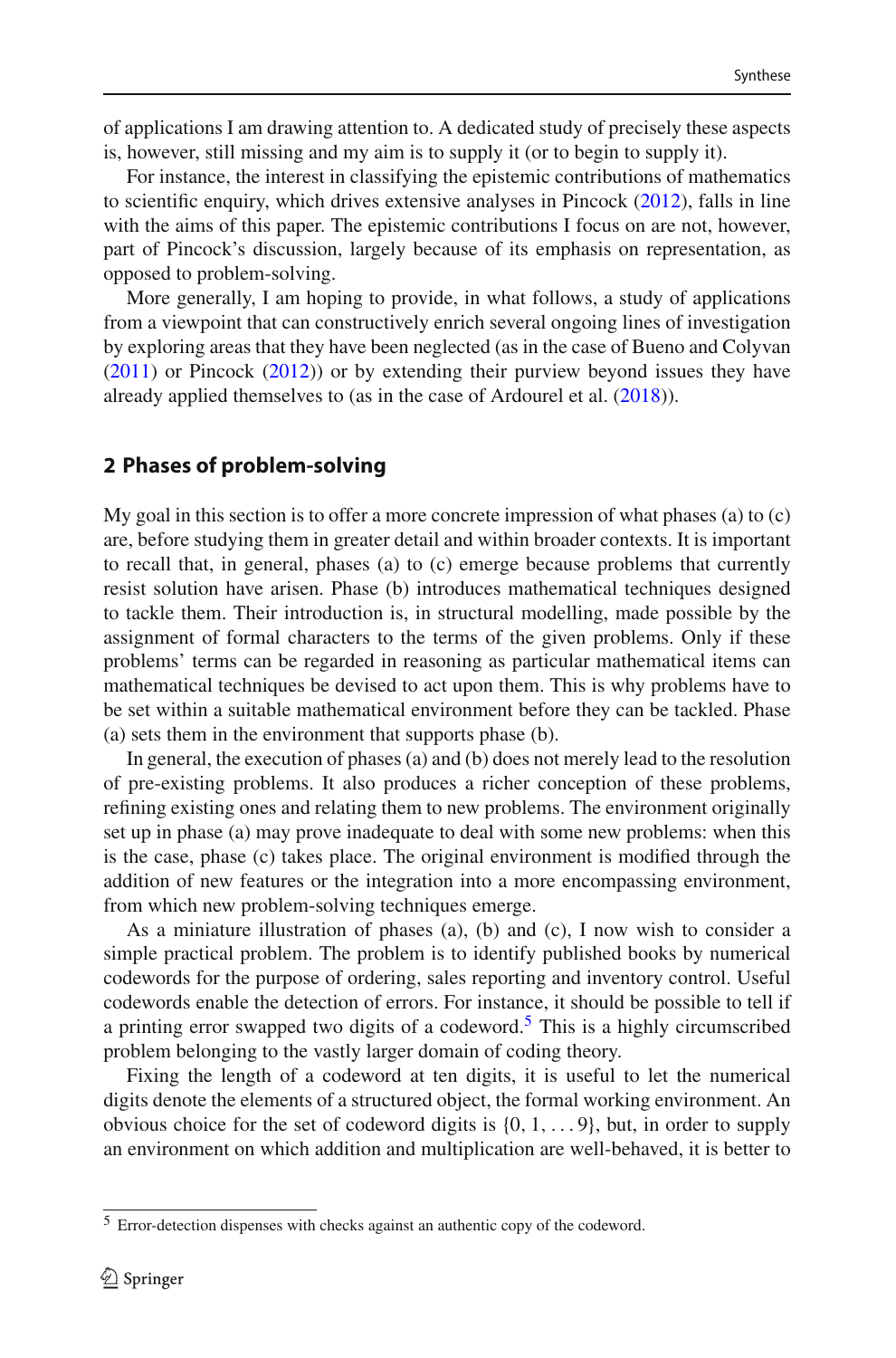adopt  $\{0, 1, \ldots, 10\}$ . The latter set, which I shall refer to as  $Z_{11}$ , can be endowed with canonical field structure.<sup>6</sup>

Phase (a) amounts to the introduction of  $Z_{11}$  for the purpose of carrying out phase (b), i.e. the design of an error-detecting code[.7](#page-4-1) One possibility is to let codewords be of the form  $x_1, \ldots, x_{10}$ , where the first nine digits  $x_1, \ldots, x_9$  identify a book, its publisher and its language, as desired, while  $x_{10}$ , the tenth digit,  $\frac{8}{5}$  $\frac{8}{5}$  $\frac{8}{5}$  satisfies the following equality modulo 11:

$$
\sum_{i=1}^{10} ix_i =_{11} 0.
$$

The above modular equality entails that its sides are both multiples of 11. Field arithmetic on the environment  $Z_{11}$  now guarantees the sought error-detecting feature. Swapping two digits in a codeword produces a string that is not a codeword (does not satisfy the last equality). To see how, let a swap of  $x_m$ ,  $x_n$  in the codeword  $x_1, \ldots, x_{10}$ yield the word *y*1,..., *y*10. Then:

$$
\sum_{i=0}^{10} iy_i =_{11} \sum_{i=0}^{10} ix_i + (n-m)x_m + (m-n)x_n =_{11} (n-m)(x_m - x_n) \neq_{11} 0.
$$

and  $y_1, \ldots, y_{10}$  is not a codeword because, in  $Z_{11}$ , the product of two nonzero elements must be nonzero. For the same reason, single incorrect digits are detected. Thus, the algebraic structure of the environment  $Z_{11}$  enables error-detection features and helps set up a code that solves the given problem.<sup>[9](#page-4-3)</sup> The construction of a code, obtained by defining codewords in terms of a relation on  $Z_{11}$  is phase (b). Longer codes with a prime number of digits and an error-detecting features can be constructed along similar lines, using prime fields other than *Z*11.

The simple code construction described here highlights the usefulness of finite fields as formal working environments. Phase (c) ensues when other coding problems are taken into account. For instance, problems in cryptography require the introduction of linear codes, studied within the formal working environment of vector spaces over finite fields.

The quick sketch just offered can help paint a more concrete picture of phases (a) to (c), but only in a very limited form. The environment in phase (a) is not always a structure in the model-theoretic sense. Phase (b) does not always reduce to the solution of a single problem: in general, its goal is to tackle, refine and extend a family of initially given problems. Phase (c) is not always a familiar integration of structures but may require finding manageable ways of enriching an environment or amalgamating distinct environments.

<span id="page-4-0"></span><sup>6</sup> More explicitly, with addition and multiplication modulo 11. Sums and products are computed by taking the remainders of division by 11 of the usual arithmetical sums and products. Multiplication modulo 10 rules out field structure because it allows zero divisors, e.g.  $2 \cdot 5 = 0$  modulo 10.

<span id="page-4-1"></span> $7$  A code is just a set of codewords. Obviously, useful codes have distinctive features.

<span id="page-4-2"></span><sup>&</sup>lt;sup>8</sup> If the value of  $x_{10}$  required by the condition below is 10, the symbol *X* is used.

<span id="page-4-3"></span><sup>&</sup>lt;sup>9</sup> It may be worth noting that was just described is the familiar ISBN code.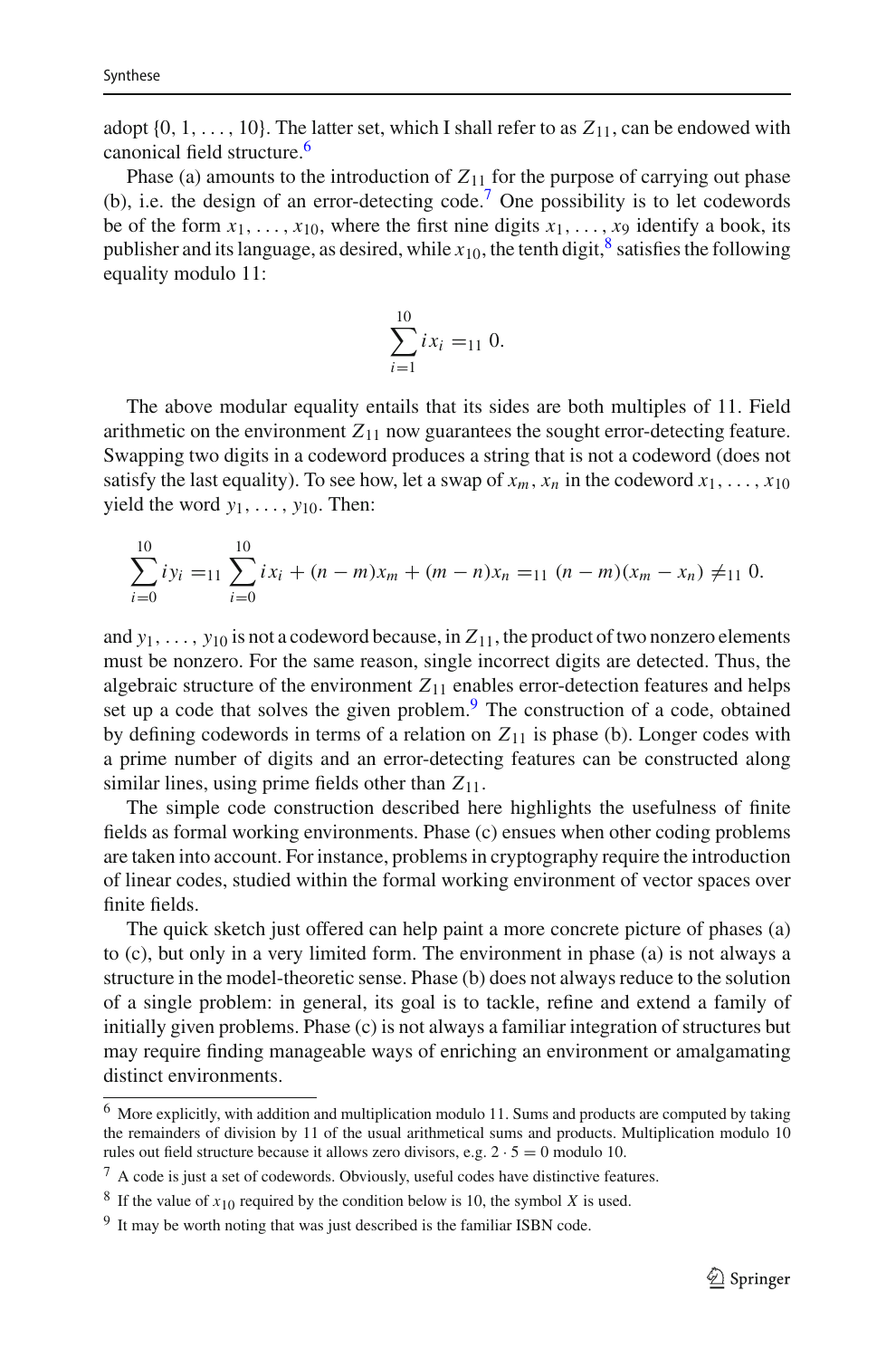The additional dimensions of phases (a) to (c) that could not be taken into account here are explored in the next two sections, which consider progressively more extensive contexts of enquiry within mathematical voting theory. This research area is of special interest because important advances in it have arisen from the construction of geometric working environments. These environments, in turn, have supported the introduction of ingenuous problem-solving techniques.

## <span id="page-5-0"></span>**3 A simple geometric environment**

Voting, a collective decision method, relies upon a procedure to associate inputs from voters with an outcome, which may be the choice of an action, a candidate or a policy. It has long been known that voting procedures give rise to undesired or puzzling results. A famous example, originally described by Condorcet in Condorce[t](#page-19-12) [\(1785](#page-19-12)), pp. xvi–xviii, involves nine voters and three candidates *A*, *B*,*C*. Four voters express the ranking  $A > B > C$  (where the inequality symbol denotes strict subjective preference), three express the ranking  $B > C > A$  and two express the ranking  $C > A > B$ .

The rule of pairwise majority, combining together the outcomes of three subelections on the respective pairs  $(A, B), (B, C)$  and  $(C, A)$ , produces the cyclic outcome  $A > B$ ,  $B > C$ ,  $C > A$ , from which it is impossible to select a winner. The study of cyclic outcomes has been a major theme in modern voting theory since at least Arrow's theorem (see Arro[w](#page-19-13) [1951\)](#page-19-13). Condorcet's approach, which focusses on a special procedure (i.e. pairwise majority), has been replaced and generalised by the study of conditions that force any procedure satisfying them to produce Condorcet-type situations, in which certain transitive rankings yield a cyclic outcome.

In this context, a voting procedure is usually represented in set-theoretic terms. Candidates or alternatives are regarded as a finite, nonempty set *S* (with at least three elements). Given *n* voters, if  $L(S)$  is the set of linear orders on *S*, an element of  $L(S)^n$ is a list of *n* strict preferences or a *preference profile* and a voting procedure may be abstractly regarded as a function  $f: L(S)^n \longrightarrow L(S)$ . The problematic occurrence of cyclic outcomes is often translated into the statement of conditions that cannot be satisfied by any function *f* of the type just described.

Investigations into the unsatisfiability of conditions that force cyclic outcomes is of interest here because it supplies a formal context for the position of problems that cannot be satisfactorily tackled without the introduction of a suitable working environment. This is apparent from a classic contribution to social choice theory (i.e. Se[n](#page-20-3) [1970\)](#page-20-3), due to Amartya Sen. Sen observed that the following conditions cannot be simultaneously satisfied by any function from  $L(S)^n$  to  $L(S)$ :

- 1. at least two voters are decisive on two respective, distinct pairs of alternatives (i.e. the way they rank those pairs is the way they are ranked by the voting procedure);
- 2. if every voter exhibits the same ranking of a given pair of alternatives, this is the procedure's ranking;

Conditions 1 and 2, known as Minimal Liberalism and the Pareto condition respectively, always force some cyclic outcome. To establish his result, Sen followed Condorcet's approach and described a simple, two-voter scenario in which one voter,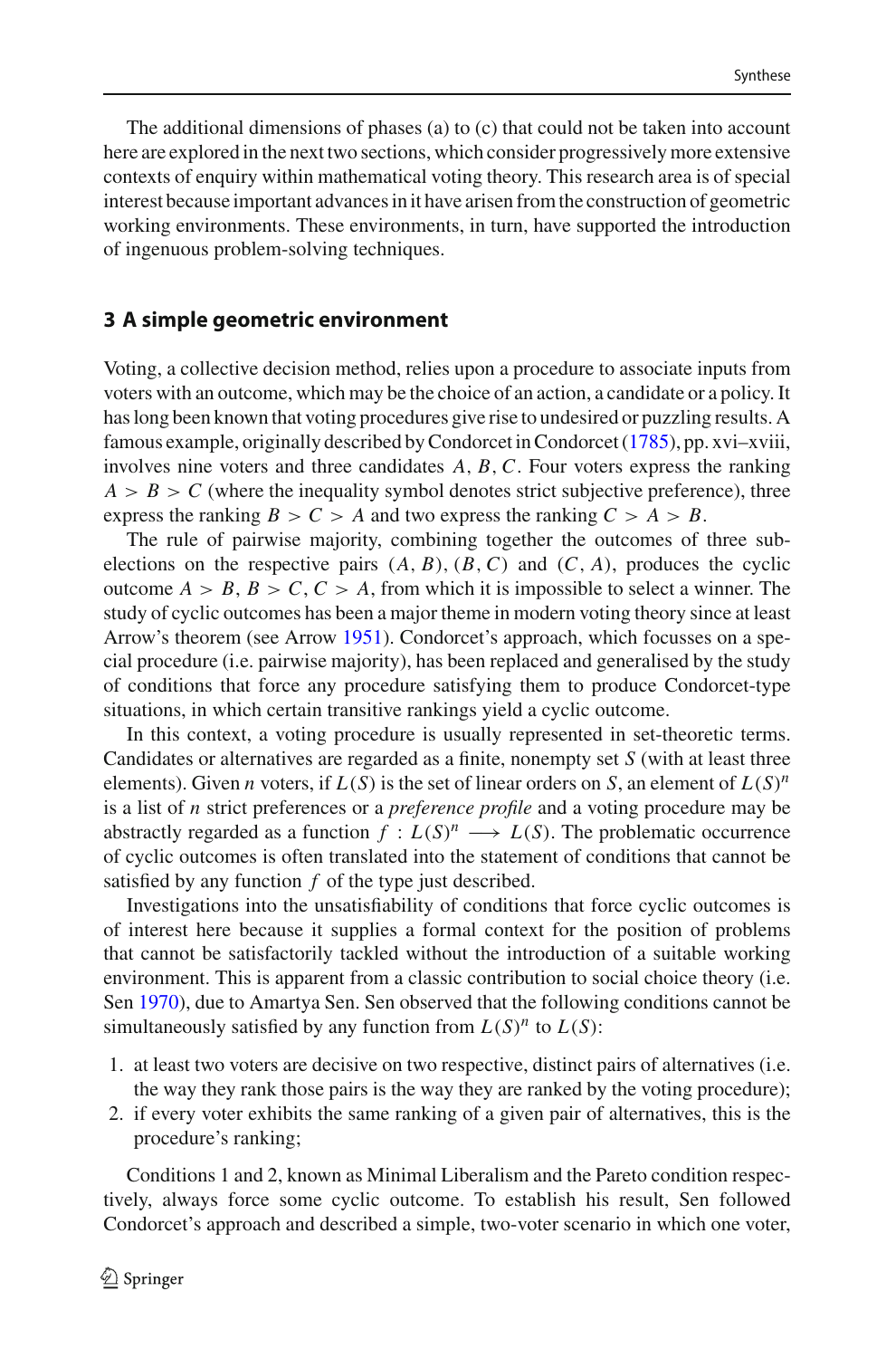decisive on the pair  $(A, B)$ , expresses the ranking  $C > A > B$ , while a second voter, decisive on the pair  $(B, C)$ , expresses the ranking  $B > C > A$ . The pairwise outcome of the profile just described is a cycle.

Sen's cyclic scenario raises one interesting issue. Its cyclic outcome depends only on the pairwise rankings  $C > A$ ,  $A > B$  from one voter and only on the pairwise rankings  $C > A$ ,  $B > C$  from the other voter. These rankings can be regarded indifferently as sub-rankings of transitive or of cyclic rankings. Thus, Sen's specific example does not make use of the assumption that a procedure should take profiles of *transitive* rankings as arguments. The problem of determining whether this is always the case when cyclic outcomes occur naturally arises.

This problem is important because a solution shows whether or not Sen's conditions are sensitive to the transitive behaviour of voters. The desired solution requires a comprehensive understanding of the manner in which Sen's conditions 1 and 2 operate. Specific cyclic examples do not provide a comprehensive picture. All possible cyclic outcomes forced by conditions 1 and 2 must be taken into account in order to determine whether each one of them can be supported by transitive rankings. *A priori*, it cannot be ruled out that there may be cyclic outcomes not supported by transitive rankings.

A general analysis of the cycles determined by conditions 1 and 2 requires combinatorial considerations: it essentially concerns the way pairwise rankings of alternatives in a profile are connected to outcomes under the action of conditions 1 and 2. The combinatorial connection is not apparent. An environment is needed to organise the arbitrary combinations of pairwise rankings into a structured object that supports techniques of analysis. The needed organisation is achieved in phase (a).

For the sake of clarity, I illustrate phase (a), as carried out in Li and Saar[i](#page-19-14) [\(2008](#page-19-14)), only with respect to three alternatives *A*, *B*,*C* (the same approach generalises to any finite number of alternatives). The formal working environment is set up through the assignment of two endpoints on a unit segment to the two strict rankings of (*A*, *B*). The strict rankings of (*B*,*C*), (*C*, *A*) are similarly associated with endpoints of other unit segments. When these segments are located on the axes of an orthogonal system, as in Fig. [1,](#page-7-0) the unit cube emerges as a structured object supporting the analysis of conditions 1 and 2. The cube's vertices carry ranking information: for instance, vertex 8 from Fig. [1](#page-7-0) codifies the pairwise rankings  $B > A$ ,  $A > C$ ,  $C > B$ . Moving away from the origin along one axis reverses exactly one of these rankings. Note that vertices 7, 8 codify cycles and that each edge emanating from a cycle is incident on a transitive vertex (a vertex codifying a transitive ranking).

The formal working environment just instituted supports phase (b) for two reasons: (i) it allows a simultaneous geometric representation of profiles and outcomes; (ii) because of (i), it provides a technique to study pairwise comparisons by working with the incidence geometry of the unit cube (hypercubes support similar analyses for more than three alternatives<sup>[10](#page-6-0)</sup> and may be regarded as an expansion of the formal working environment just described).

Because of (i) and (ii), a geometric technique can be developed to study all cyclic outcomes. This technique relies on the simple fact that conditions 1 and 2 are, in the geometric environment, ways of selecting cube faces. For instance, whenever the

<span id="page-6-0"></span><sup>10</sup> See Li and Saar[i](#page-19-14) [\(2008](#page-19-14)), pp.409-411.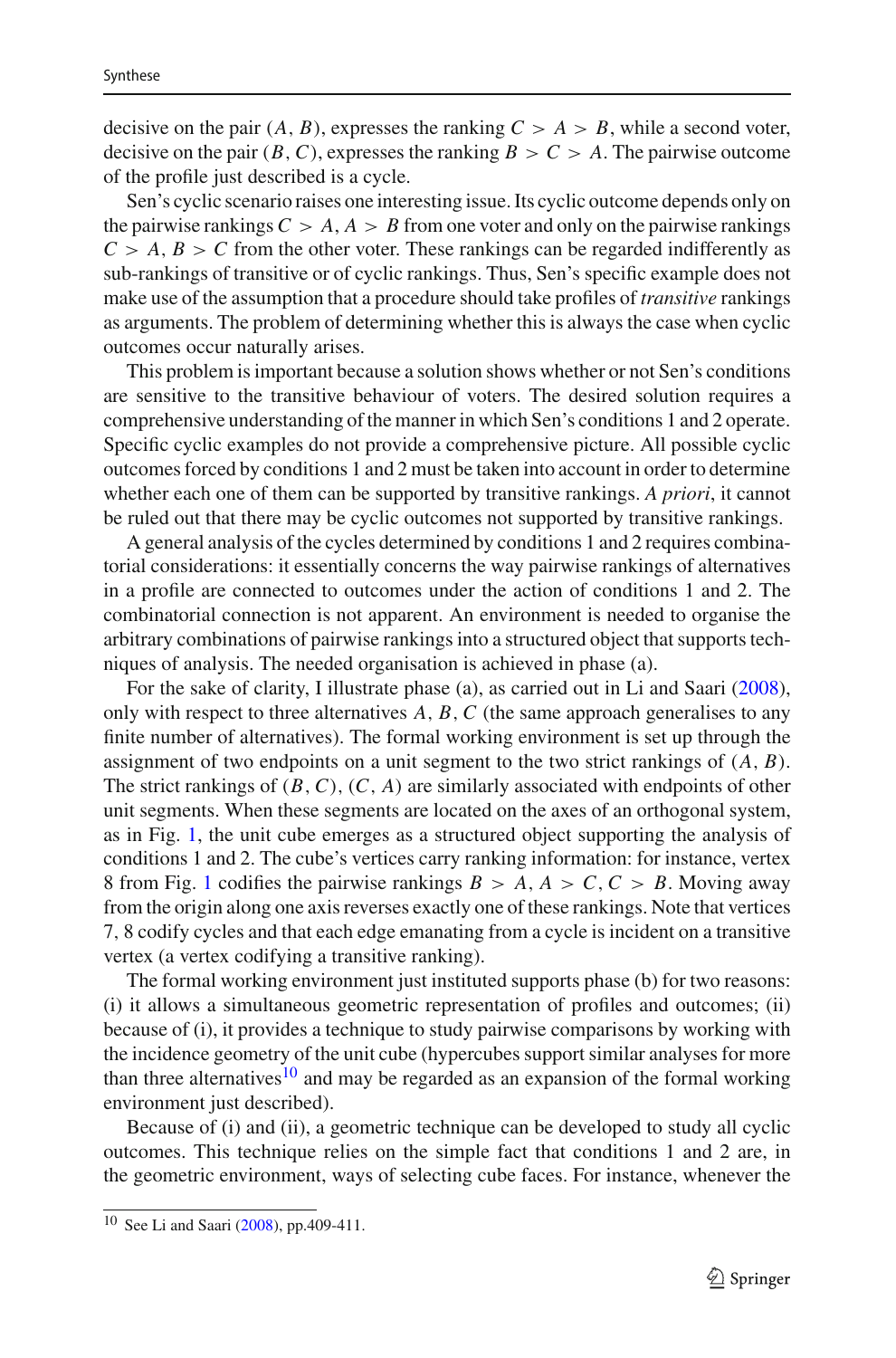<span id="page-7-0"></span>**Fig. 1** Pairwise comparison environment



Pareto condition applies, the rankings of every agent must lie on the same face (e.g. the pairwise outcome  $A > C$  requires the bottom face in Fig. [1\)](#page-7-0). If, in addition, an agent is decisive, her ranking is restricted to a specified edge on that face. No further restrictions ensue, because no agent is decisive on more than one pair.

Thus, profiles supporting a given outcome (a vertex) lie on certain edges of a cube's face. It follows that every cycle is supported by transitive profiles. This is because the cyclic vertices 7, 8 are linked to transitive vertices in each direction. To see why this matters, consider the cyclic outcome 8. The Pareto condition can be invoked to select the cube's bottom face, on which 8 lies. The rankings of decisive agents must be taken on the edges emanating from 8, so they are the transitive rankings of vertices 2 and 6. Finally, the transitive ranking of any other agent can be chosen from the transitive vertices on the bottom face of the cube (i.e. 1, 2, 6).

The last considerations yield a uniform method to build all examples of cycles produced by Sen's conditions. It suffices to select a cyclic vertex and consider the profile in which every voter expresses the same cycle: condition 1 allows moves of voters preferences along edges incident on the cyclic vertex, thus producing the same cyclic outcome on the basis of transitive rankings.

It is worth noting that the technique just described works beyond the threedimensional case, for a simple reason. A decision outcome lies on the intersection of *all* faces selected by conditions 1 and 2, whereas an individual ranking lies on the intersection of *some* faces, which includes the intersection of all faces. Thus, a cyclic outcome is always supported by unanimous cyclic rankings and these rankings can always be turned into transitive ones with the same outcome, using condition 1 to visit adjacent edges or faces (allowing for the added freedom supplied by hypercubes).

Sen's conditions alone do not provide information on whether there are cyclic outcomes supported only by transitive profiles or cyclic outcomes that are never supported by unanimously cyclic profiles<sup>11</sup>. The geometric technique developed in phase (b) makes use of the unit cube to obtain the missing information. Moreover, because this technique operates on disconnected pairwise rankings, using only the incidence geometry of the unit cube, it never relies on the transitivity of voters' rankings. It follows that Sen's conditions 1 and 2 operate uniformly irrespective of whether or not voter behaviour satisfies transitivity.

<span id="page-7-1"></span><sup>&</sup>lt;sup>11</sup> In fact, the l[i](#page-19-14)terature on Sen's theorem predating Li and Saari [\(2008\)](#page-19-14) has often had to struggle with fairly intricate constructions of cycles from transitive information (see e.g. Gibbar[d](#page-19-15) [\(1974](#page-19-15)) and Gaertner et al[.](#page-19-16) [\(1991](#page-19-16))).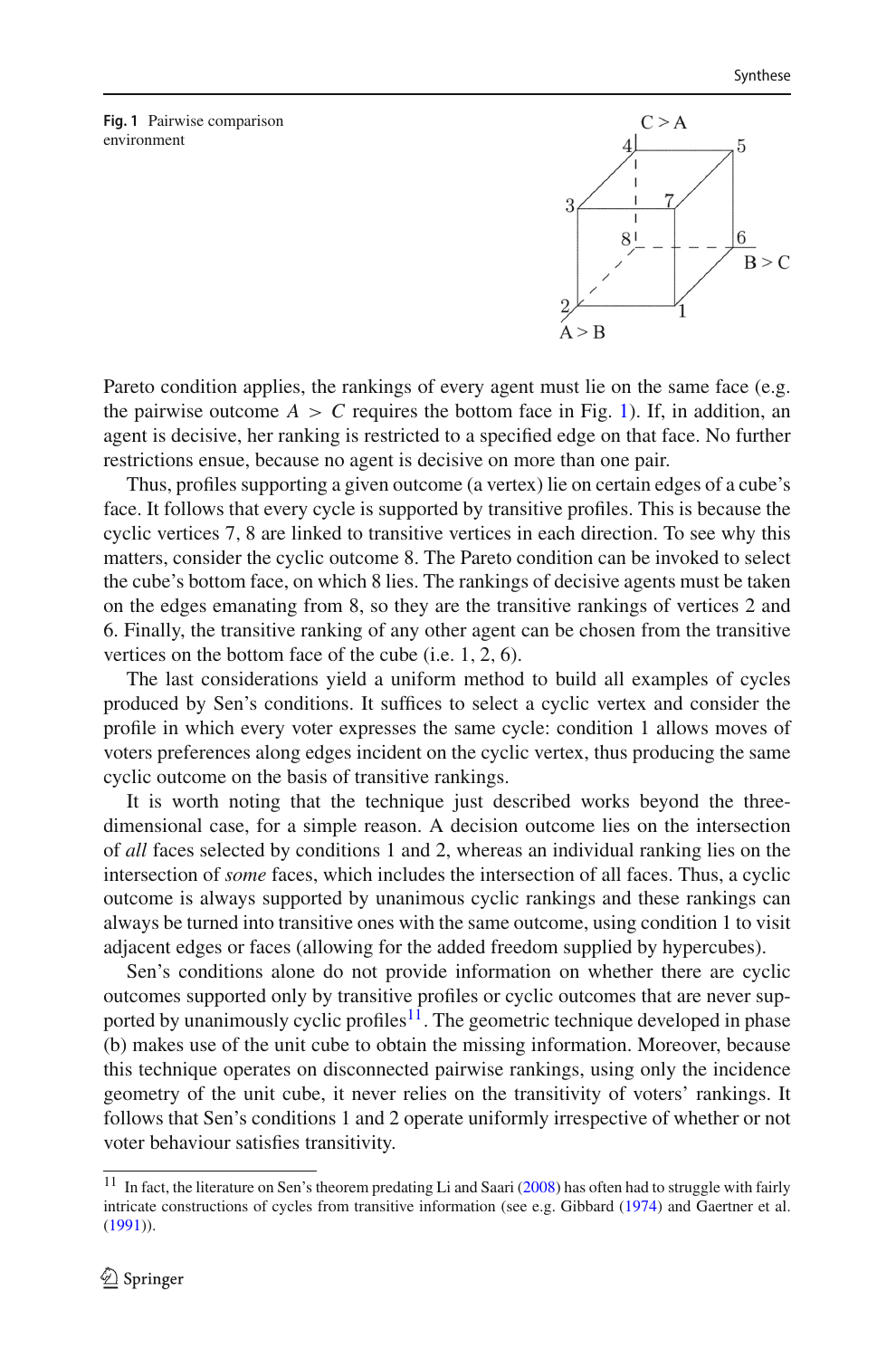It should now be clear that phase (b) provides a way of engaging with conditions 1 and 2 that supports systematic analyses (e.g. by providing a uniform method to generate cyclic outcomes from transitive profiles) and solves the problem posed by the fact that Sen's example disregards the transitivity of individual rankings. The disregard is not accidental: it accompanies every cyclic outcome constrained by conditions 1 and 2.

The analysis supported by the geometric technique from phase (b) can be further refined by one form of phase (c), namely the addition of structural features to the geometric environment. A simple but insightful instance of phase (c) depends on the addition of topological structure to the faces of the cube, now regarded as a subset of  $\mathbb{R}^3$ , as opposed to a point lattice.

The idea is to focus on a specific face *F* (singled out by the Pareto condition) and take the points of *F* to codify the ranking of the vertex closest to them or a tie (in case they lie on the midpoint of an edge or on a line joining two midpoints and parallel to an edge). The notion of closeness now in place<sup>12</sup> can be used to deduce that any pairwise outcome determined by conditions 1 and 2 is close to a particular average of the supporting profiles<sup>13</sup>. Thus, a cyclic outcome of transitive rankings, e.g. 8, reflects a preponderance of hypothetical cyclic contributions because it is close to an average of mostly non-transitive profiles<sup> $14$ </sup>. It is possible to conclude, again without making any appeal to the transitivity of voters' rankings, that, whenever a procedure satisfying conditions 1 and 2 produces a cycle, it

essentially ignores the specified profile with transitive preferences; instead, it reports the averages of all supporting profiles where most are cyclic (Li and Saar[i](#page-19-14) [2008,](#page-19-14) p. 404).

Phases (a) to (c), in the form just described, show that being in possession of a formal approach is not the same thing as being able to control the interrelated problems that may emerge from it. The formal context that yields Sen's result raises at the same time problems that only a focussed analysis of the constraints set by conditions 1 and 2 on the combinatorial space of pairwise rankings can solve. The analysis is not supported by the formal elements of Sen's formulation but requires a new environment and a new associated technique. Their employment issues into a refined analysis, which is sharpened by the structural enrichment effected in phase (c).

The outcome of the geometric approach described in this section is not only a better grasp of the initial formal setting (the main goal of problem-solving in this context) but also an expansion of the types of theoretical engagements possible with Sen's result. For instance, supporting profiles for a given outcome can now be systematically listed, transitive profiles that support cyclic outcomes can be constructed by a uniform method and higher-dimensional variations of Sen's original example can be searched for and exhibited.

In general, phases (a) to (c) do not multiply the engagements with a given problem only in a single direction (all attention so far has been paid to cyclic outcomes) but in

<span id="page-8-0"></span><sup>12</sup> For a more formal definition of 'closeness' , see the Appendix.

<span id="page-8-1"></span><sup>13</sup> See the Appendix or Li and Saar[i](#page-19-14) [\(2008\)](#page-19-14), p.411 for details.

<span id="page-8-2"></span><sup>&</sup>lt;sup>14</sup> With two voters, three out of the four supporting profiles  $(8, 8)$ ,  $(2, 6)$ ,  $(2, 8)$ ,  $(8, 6)$  contain cyclic rankings.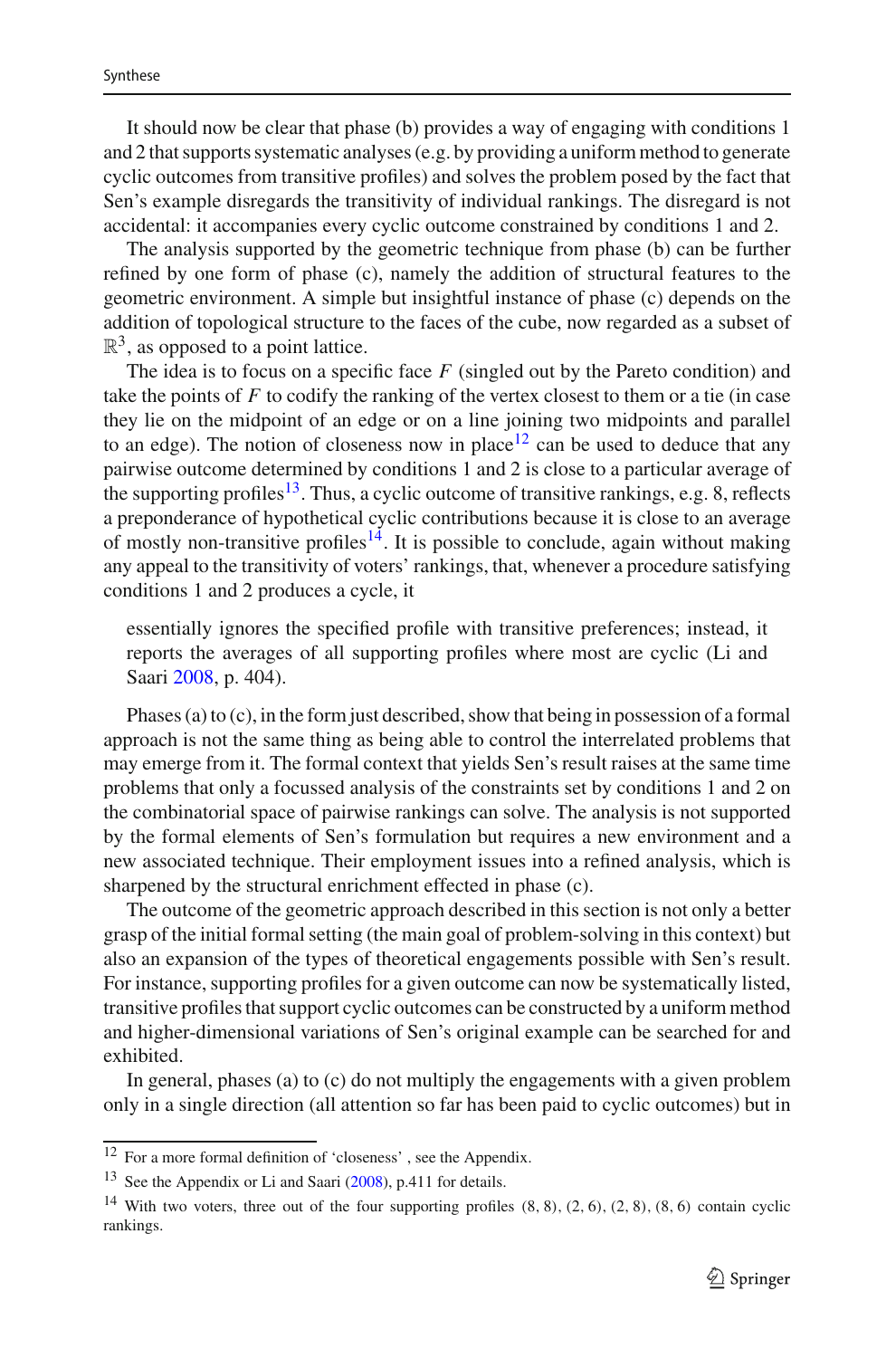multiple directions. They also lead to multiple refinements of initially given problems. The next section is devoted to examining these phenomena in the context of voting problems different from those encountered so far.

# <span id="page-9-0"></span>**4 Geometry of voting**

Condorcet's work shows that voting problems arise relatively easily from direct experimentation with hypothetical scenarios. The following one, adapted from Saar[i](#page-20-4) [\(2008](#page-20-4)), p. 2, highlights issues that require a more extensive mobilisation of structural resources than the problems considered in the preceding sections. Suppose that a company's executive committee, composed of fifteen members, must choose one of the following investment policies: (A) invest all reserves into financial derivatives; (B) invest half of the reserves into financial derivatives; (C) invest none of the reserves into financial derivatives. Once preferences are declared, let the result be:

- 6 committee members prefer A to B to C;
- 5 committee members prefer C to B to A;
- 4 committee members prefer B to C to A.

Since there is no unique way of aggregating preferences, a voting procedure must be chosen for an outcome to emerge. A widely used procedure, known as *plurality*, counts top-ranked alternatives. Under plurality, the outcome is:

$$
A>C>B,
$$

and the company's reserves are invested into financial products. Note that, despite this outcome, most committee members consider *A* to be the least desirable alternative. A different voting procedure could prevent the selection of *A*. If, for instance, pairwise majority was adopted, the outcome would be:

$$
B > C > A,
$$

i.e. the reversal of the plurality outcome. Reflection on this example (and practice with many others) leads to several questions. It is, for instance, reasonable to ask whether, by a judicious choice of procedure, it might not be possible to obtain any prescribed outcome from the same preference profile. The problem implicitly posed consists in determining how many different outcomes can be supported by the same profile, as the voting procedure varies.

A converse problem arises when a procedure is fixed and the profiles vary. The problem is now to determine the degree of variation across outcomes allowed by a fixed procedure, when all possible preference profiles are taken into account. A related problem is whether, given two distinct decision procedures, it is possible to determine outcomes, if any, that one realises and the other does not.

Finally, because the committee scenario highlights a lack of coordination between plurality and pairwise majority, the problem arises of determining whether such lack of coordination is accidental or systematic and whether it vanishes or persists in presence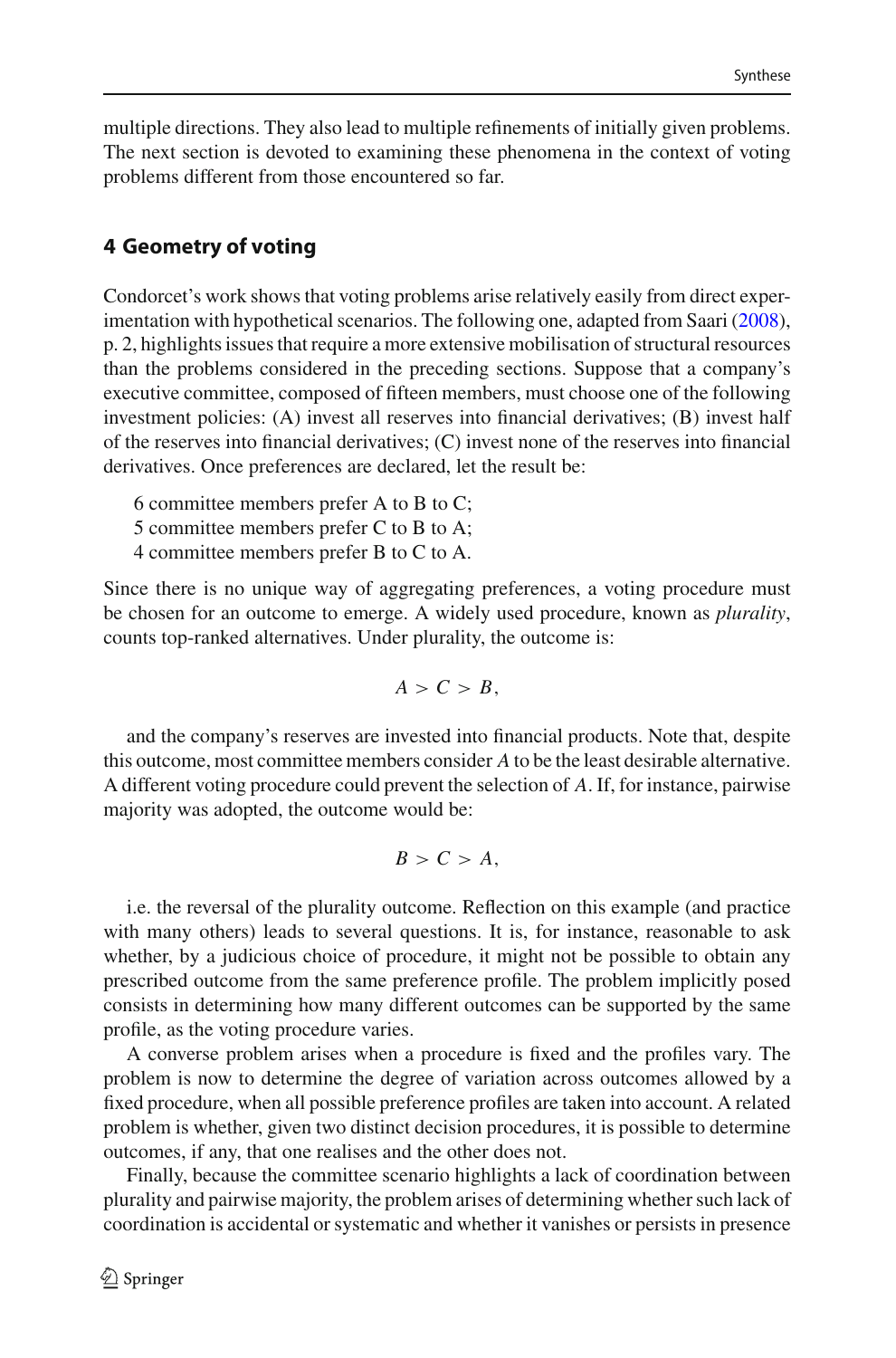of other procedures (e.g. if plurality is replaced by a finer-grained rule taking secondbest options into consideration).

The problems just listed are suggested by a revealing example: they do not, in themselves, deliver an explicit indication of what techniques might provide solutions. An effective response to this state of affairs consists in activities poignantly characterised by the following quote from Pólya's work on mathematical problem-solving. The relevant activities are:

Advancing mobilization and organization of our knowledge, evolution of our conception of the problem, increasing prevision of the steps which will constitute the final argument (Póly[a](#page-20-5) [1990](#page-20-5), p.159).

It is easy to regard the above quote as a concise characterisation of phase (a) and phase (b). To mobilise and organise knowledge is to take up the terms of the given problems and regard them symbolically in such a way that they can be integrated into a formal working environment. The environment itself displays an evolved conception of the problems, for three reasons: (i) because the originally given problems are structured within the environment; (ii) because structuring is not portraying abstractly but preparing for use or repurposing for novel theoretical and practical engagements; (iii) because the original problems are refined and new, related problems can be posed and tackled. Finally, the techniques established in phase (b), insofar as they crystallise problem-solving procedures along specific lines, make problem-solving action consequential and, insofar, increase prevision of steps in the sense of Pólya. Phase (c) then appears as a further evolution of a problem's conception or as an evolved conception of distinct problems, which it brings together and subjects to an expanded range of techniques.

These last observations are concretely spelled out in the remainder of the present section, by looking at the way in which the voting problems just posed may be framed and attacked within a geometric environment.

#### **4.1 Phase (a)**

The problems stated at the beginning of this section concern the action of a voting procedure on profiles under a specified voting rule or a family of voting rules. It is therefore helpful to think of a procedure as a function that links profiles to outcomes under a voting rule. This observation does not provide a formal working environment but identifies its constituents, namely profiles, voting rules, outcomes and procedures. It is plausible to try and construct a formal working environment by linking them together once they have been individually structured: procedures can provide the desired link.

The first step of phase (a) consists in mobilising knowledge (in Pólya's sense) about the items to be integrated into the environment, in order to find a useful way of presenting them as structured objects. Fixing attention on three alternatives<sup>15</sup>, a basic but useful remark is that they determine six possible strict rankings. Any voter can strictly rank the alternatives in only one of six ways. This is to say that information about the

<span id="page-10-0"></span><sup>&</sup>lt;sup>15</sup> The methods described below can be adapted to any finite number of alternatives, but they are especially transparent when restricted to three.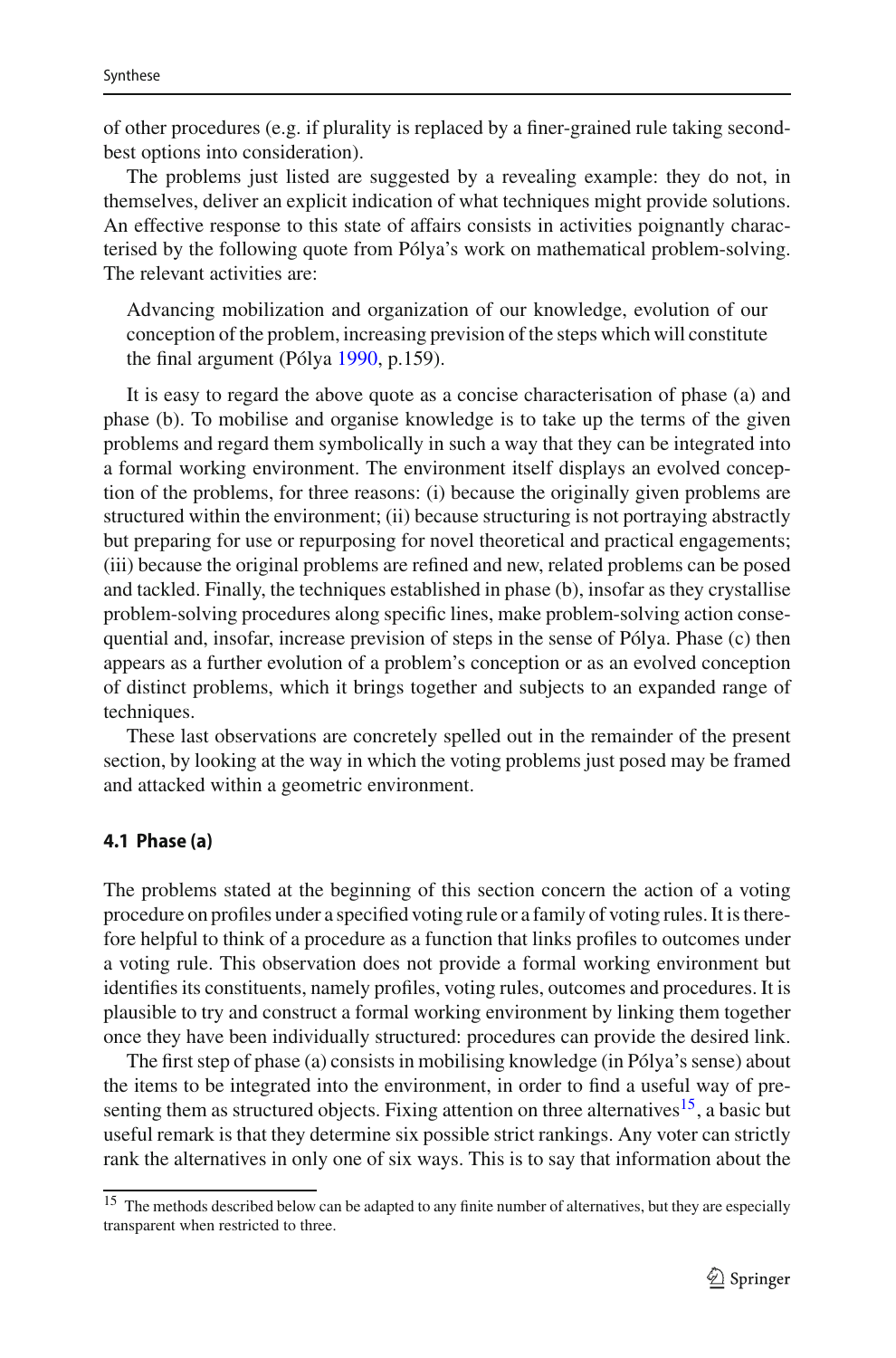<span id="page-11-1"></span>**Fig. 2** The space  $C(3)$ partitioned into ranking regions

> $\overline{\mathbf{3}}$  $\overline{4}$  $\overline{\mathfrak{c}}$  $\overline{\phantom{0}}$  $\overline{1}$ 6

voters' contribution to an election can be summarised by listing the proportions of voters expressing each of the six possible strict rankings.

If the relevant proportions are  $p_1, \ldots, p_6$ , any profile is codified by a linear combination of the form:

$$
p_1(1,0,0,0,0,0)+\cdots+p_6(0,0,0,0,0,1),
$$

where  $p_1 + \cdots + p_6 = 1$  and  $0 \le p_i \le 1$  for  $i = 1, ..., 6^{16}$ . This is enough to structure the space of profiles as a convex figure in the Euclidean space  $\mathbb{R}^6$ . This figure is generated by suitable combinations of six vertices. In technical terms, it is the convex hull  $C(6)$  of the six unanimity profiles  $(1, 0, 0, 0, 0, 0), \ldots, (0, 0, 0, 0, 0, 1)$ .

Essentially the same line of thinking codifies the space of outcomes as *C*(3), the convex hull of the three unanimity outcomes  $(1, 0, 0), (0, 1, 0), (0, 0, 1)$ . More concretely,  $C(3)$  is a triangular surface in  $\mathbb{R}^3$ , which is represented as the triangle ABC in Fig. [2](#page-11-1) below. It is important to note that ABC is partitioned into thirteen equivalence classes, each describing the distinct realisations of the same ranking outcome, with ties included<sup>17</sup>. In particular, each of the six interior regions marked by the numerals 1 to 6 in Fig. [2](#page-11-1) contains the outcomes determining one of the six possible strict rankings of *A*, *B*,*C*.

An election procedure may now be regarded as a function that makes use of a voting rule to map  $C(6)$  into  $C(3)$ . Not all voting rules may be codified by a convex figure but, fortunately, an entire family of them can.

By definition, a positional rule for three alternatives assigns them scores  $s_1 \geq$  $s_2 > s_3$  in a non-constant fashion. Its outcome (a transitive ranking) is unaffected

<span id="page-11-0"></span><sup>&</sup>lt;sup>16</sup> In the remainder of the paper, the following assignment of indices to voters' rankings is adopted: 1 labels  $A > B > C$ ; 2 labels  $A > C > B$ ; 3 labels  $C > A > B$ ; 4 labels  $B > A > C$ ; 5 labels  $B > C > A$ ; 6 labels  $C > B > A$ .

<span id="page-11-2"></span><sup>17</sup> To see this, consider the midpoint (1/2, 1/2, 0) of *AB*, marked in Fig. [2:](#page-11-1) clearly, it identifies the ranking  $A \sim B \succ C$ , where *A*, *B* are tied and *C* receives no votes. The points on *AB* to the left of the midpoint, with the exception of  $A$ , assign a greater weight to  $A$  than they do to  $B$  and zero weight only to  $C$ , so they all express  $A \succ B \succ C$ . The same ranking is expressed by every point in the interior region marked by the label 1 in Fig. [2.](#page-11-1) An entirely symmetrical situation (interchanging the roles of *A*, *B*) arises to the right of the *AB*-midpoint and in the interior region 6. The other labeled regions can be treated in a similar manner (for instance, region 2 expresses the ranking outcome  $A \succ C \succ B$ ). The barycentre  $\mathcal{I} = (1/3, 1/3, 1/3)$  of *ABC* (the intersection of its medians) expresses the complete tie and the points along each median express exactly one tie between two alternatives. The six interior regions (with the respective open boundaries), the six semi-open segments (i.e. minus the endpoint  $\mathcal I$ ) in which the medians cut each other and the point  $\mathcal I$ are the 13 ranking regions into which  $C(3)$  is partitioned.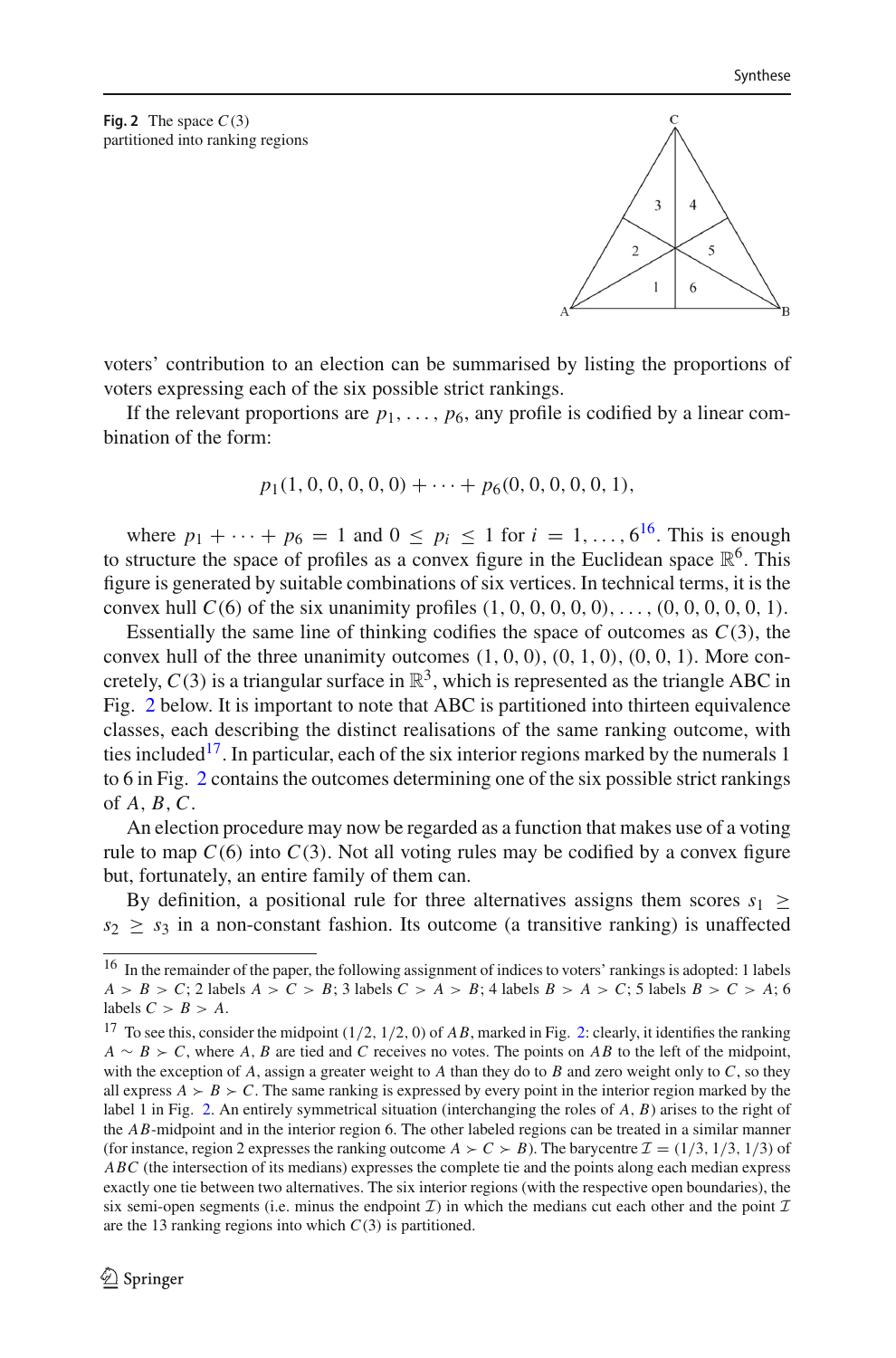if a positive, linear transformation is applied to the scores. By this remark, every positional rule is identifiable with a normalised equivalent assigning scores 1−*s*,*s*, 0 to the alternatives, where  $s \in [0, 1/2]^{18}$  $s \in [0, 1/2]^{18}$  $s \in [0, 1/2]^{18}$ . Positional rules are thus codified by vectors of the form  $(1 - s, s, 0)$ . When  $s = 0$ , plurality rule arises. When  $s = 1/2$ , a voting rule known as *antiplurality* does. In other words, by a useful quotient, positional rules can be reduced to a segment in  $\mathbb{R}^3$ , namely the convex hull  $C(2)$  of plurality and antiplurality.

It is worth noting that the convex figures introduced so far are the constituents of a formal working environment for positional elections, even if they are not structures in the model-theoretic sense  $^{19}$  $^{19}$  $^{19}$ . Even though  $C(6)$ ,  $C(3)$ ,  $C(2)$  could be immersed in the same ambient space, they function as a working environment on their own. In fact, it is an advantage to consider them in isolation from ambient space, for the sake of working with lower-dimensional objects.

Phase (a) is completed by letting voting procedures link together *C*(2),*C*(6) and *C*(3). The required link is established by the given geometrical data. To see why, let **w** = (1 − *s*, *s*, 0) be a fixed positional vector and  $\mathbf{p} = (p_1, \ldots, p_6) \in C(6)$  be a fixed profile. Each  $p_i$  ranks the same three candidates in one of six ways: thus  $p_i$ times a suitable permutation of the entries in  $(1 - s, s, 0)$  yields the contribution of voters of type  $i$  to a positional outcome. The outcome itself is just the sum of six contributions. Calling  $\mathbf{w}^1, \ldots, \mathbf{w}^6$  the permutations of **w**'s entries corresponding to  $p_1, \ldots, p_6$ , a plurality procedure based on the rule **w** and acting on profile **p** can be explicitly codified as the following function:

$$
f(\mathbf{w}, \mathbf{p}) = p_1 \mathbf{w}^1 + \dots + p_6 \mathbf{w}^6.
$$
 (1)

The link between the distinct components of the formal working environment supplied by *f* plays a central technical role. Because *f* is linear in both **w** and **p**, it sends convex figures like  $C(2)$  and  $C(6)$  into convex figures included in  $C(3)$ . Since, moreover, the convex figures of interest are finitely generated, they can be reconstructed as convex hulls of finitely many *f* -values. The binding role played by *f* within the formal working environment opens the way to phase (b), which the next subsection examines in detail.

#### **4.2 Phase (b)**

Several related problem-solving techniques arise from the fact that *f* -images of convex figures are convex.

One of them, which is worthy of close examination, enables the systematic study of positional outcomes on a fixed profile. As noted earlier, the vectors  $\mathbf{w}_0 = (1, 0, 0)$  and  $\mathbf{w}_{1/2} = (1/2, 1/2, 0)$  generate the segment *C*(2). For a fixed profile **p**, the image of  $C(2)$  under *f* is the convex hull of the plurality outcome  $f(\mathbf{w}_0, \mathbf{p})$  and the antiplurality

<span id="page-12-0"></span><sup>18</sup> For the argument leading to this representation, see Saar[i](#page-20-6) [\(1994](#page-20-6)), pp. 47–48.

<span id="page-12-1"></span><sup>&</sup>lt;sup>19</sup> The ambient space for the convex figures that have been singled out is endowed at least with linear structure. Then, neither of  $C(6)$ ,  $C(3)$ ,  $C(2)$  is a substructures of the space. None of them contains the null vector or is closed under multiplication by a scalar.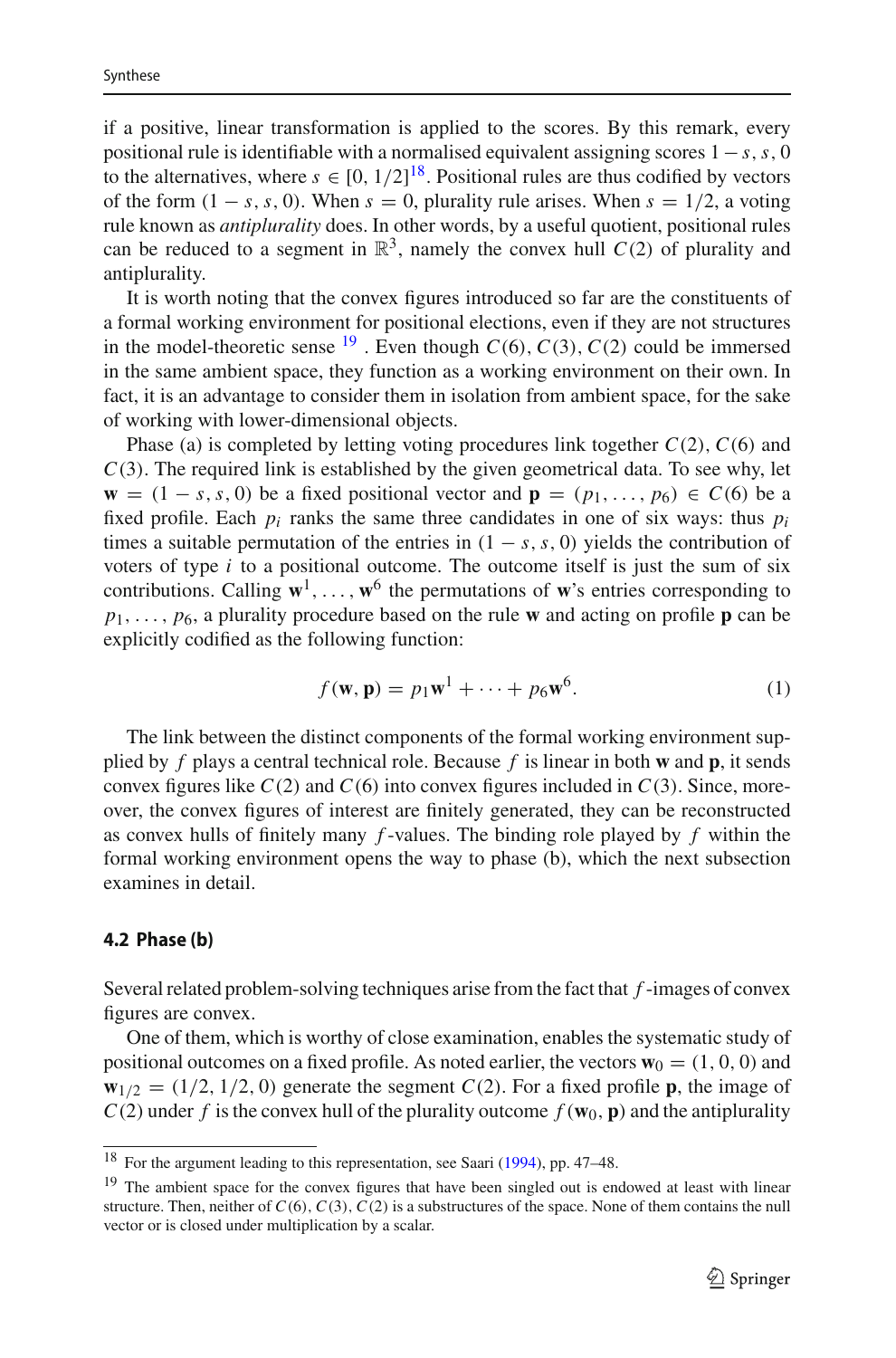outcome  $f(\mathbf{w}_{1/2}, \mathbf{p})$ . More concretely, the *f*-image of  $C(2)$  is the segment on the triangle ABC that joins these two outcomes. In other words, the  $f$ -image of  $C(2)$  is the set of *all* positional outcomes for a fixed profile **p** and can be used to study the variation of election outcomes under a change of positional procedure.

More precisely, the study of plurality outcomes rests on both the analytic (coordinate-dependent) and synthetic (coordinate-free) features of the environment. To see this, consider one of the problems raised at the beginning of the section, namely the problem of determining whether an election outcome could be changed at will by suitable changes of procedure. In general, the answer is negative: profiles that allow exactly one positional outcome can be computed. For instance, given the outcome  $A > B > C$  in region 1 from Fig. [2,](#page-11-1) the profile  $(1/2, 0, 1/8, 3/8, 0, 0)$  can only have that outcome under every positional rule. The geometric fact guaranteeing the latter conclusion is that the *f* -values of plurality and antiplurality are incident on region 1: since the region is convex, the segment joining the two *f* -values must be included in it (similar considerations hold for any other prescribed outcome).

It is important to realise that the technique enabled by the linearity of *f* in the argument **w** does not simply solve an originally given problems, but also refines it and relates to it new and subtler problems.

An immediate refinement of the given problem consists in determining the largest number of distinct plurality outcomes that any profile will allow. Thirteen distinct outcomes are possible on ABC, but convexity considerations suggest that not all of them can be realised by any one profile, since the positional outcomes must all be collinear.

The interaction between the linearity of  $f$  and the betweenness geometry of ABC provides more specific information. Let  $\ell$  be the segment joining the plurality and antiplurality outcome. If its endpoints lie on labeled, interior regions of  $C(3)$  (see Fig. [2\)](#page-11-1), these regions can be the same or distinct. If distinct, they are either adjacent or separated by one or two regions (either counting clockwise or counterclockwise). The last case is the less straightforward one. If, in this case,  $\ell$  intersects  $\mathcal{I}$  (see fn.17), exactly three outcomes occur. Otherwise, there is a line parallel to  $\ell$  and intersecting *I*.

The line  $\ell$  is wholly contained in one of the two half-planes determined by that parallel line (this step of the argument relies upon Pasch's axiom). Since any such half-plane, being convex, cannot contain more than four interior regions, the maximum number of strict positional outcomes determined by a fixed **p** is 4. Similar considerations show that the maximum number of positional outcomes with at least one tie is 3. Thus, at most 7 different ranking outcomes can arise from the variation of a positional rule on any profile (for further details, see Saar[i](#page-20-6) [1994](#page-20-6), pp. 116–118).

A new problem connected to the original one consists in determining whether, for any given positional rules  $w_1$ ,  $w_2$  and two ranking regions  $r_1$ ,  $r_2$  on ABC, there is a profile **p** such that  $f(\mathbf{w}_1, \mathbf{p})$  lies on  $r_1$  and  $f(\mathbf{w}_2, \mathbf{p})$  lies on  $r_2$ . The coarser problem concerning whether or not positional outcomes can in general be changed by a change of rule becomes here the finer problem of determining whether there are profiles especially vulnerable to manipulation.

The affirmative solution to the problem (see Saar[i](#page-20-6) [1994](#page-20-6). p. 74) is achieved by taking advantage of analytic considerations. It suffices to note that, in view of equation (1),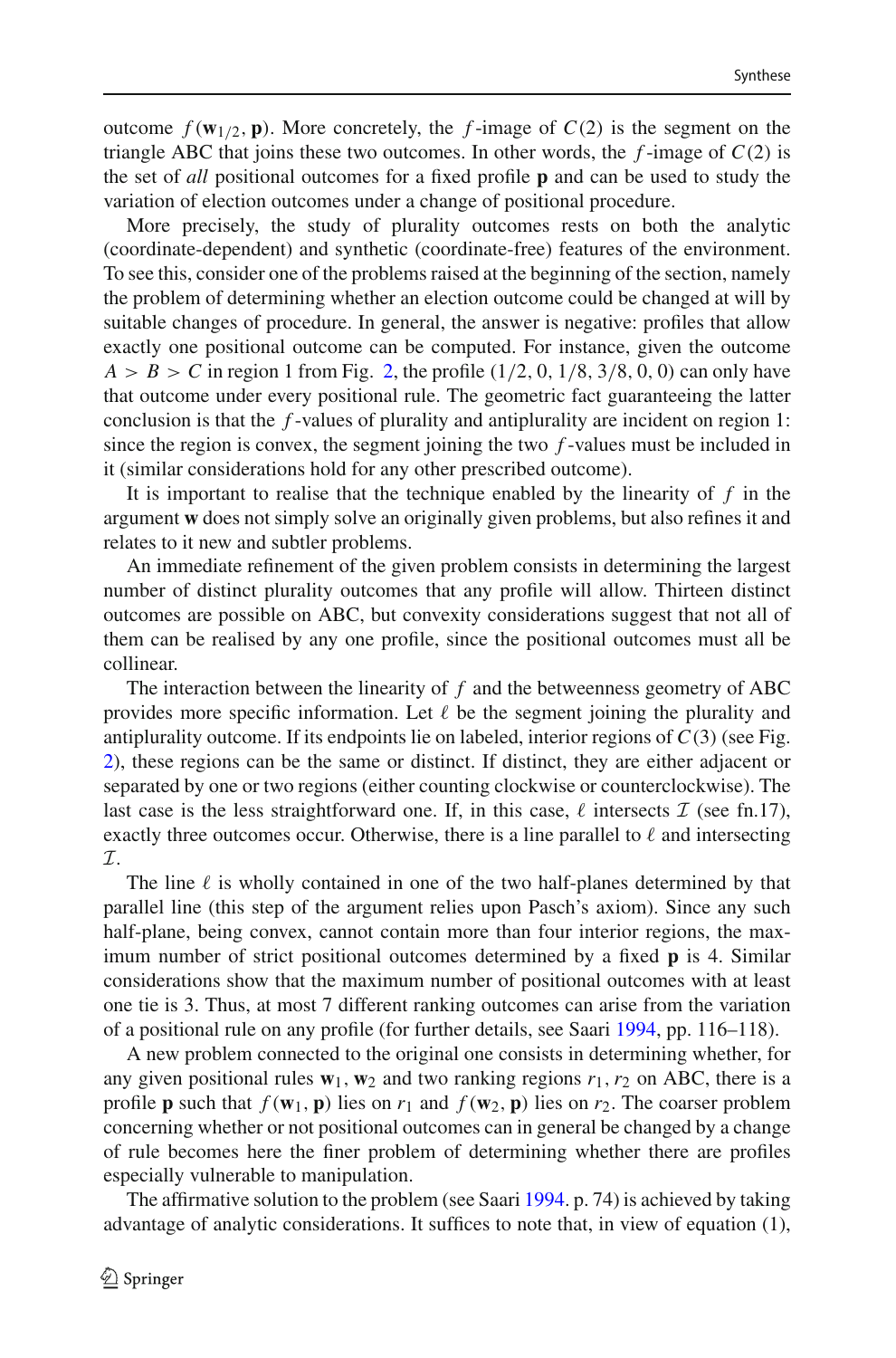$f(\mathbf{w}_1, \mathbf{p})$  and  $f(\mathbf{w}_2, \mathbf{p})$  determine three linear equations each <sup>[20](#page-14-0)</sup> in the six unknowns  $p_1, \ldots, p_6$ .

Because the three components of an outcome sum up to 1, when two are known the third is uniquely determined. By this observation,  $f(\mathbf{w}_1, \mathbf{p})$ ,  $f(\mathbf{w}_2, \mathbf{p})$  are unambiguously identified by four, instead of six, linear equations. Once the linear equation  $p_1 + \cdots + p_6 = 1$ , which requires that the unknowns determine a profile, is added, the problem of finding profiles vulnerable to manipulation can be restated as the problem of solving a linear system in five equations and six unknowns.

Dealing with systems of linear equations makes it possible to ascertain the robustness of vulnerability to manipulation, i.e. to determine whether there are entire linear spaces of vulnerable profiles<sup>21</sup> or, instead, small profile variations suffice to disrupt manipulation (both cases occur, depending on whether or not outcomes involve ties).

This simple instance of problem-solving supported by the convex environments for positional procedures is touched upon to draw attention to the fact that, true to Pólya's quote at the beginning of this section, the conception of the original voting problems has evolved. The increase in problem-solving resources does not coincide merely with an increase in solutions to pre-existing problems, but also with an increase in the store of relevant problems and the detail of their formulation.

Before considering the further expansion of problems and techniques that accompanies phase (c), it is worth noting that the environment supplied in phase (a) sustains multiple techniques. We have seen one revolving around the fact that the *f* -image of  $C(2)$  is a segment lying on ABC. We can also make use of the fact that the  $f$ -image of *C*(6) is a polygon included in ABC. More precisely, for a fixed positional rule **w**, the  $f$ -image of  $C(6)$  is the convex hull of the vectors:

$$
f(\mathbf{w}, (1, 0, 0, 0, 0, 0)), \dots, f(\mathbf{w}, (0, 0, 0, 0, 0, 1)).
$$
 (2)

Computation of the last six *f* -values for a specified **w** shows what positional outcomes that rule realises. If  $w = w_0$ , the values in (2) reduce to  $(1, 0, 0), (0, 1, 0), (0, 0, 1),$  whose convex hull is the whole of ABC. As *s* increases from 0 to  $1/2$ , the set of positional outcomes shrinks until, at antiplurality, the values in (2) reduce to  $(1/2, 1/2, 0), (1/2, 0, 1/2)$  and  $(0, 1/2, 1/2)$ , i.e. the intersections between a median and a side of ABC. It follows that antiplurality realises only one fourth of the plurality outcomes. Specific computations make it possible to determine sets of profiles that are not realised under one positional rule but realised under another $^{22}$ .

In this case, as well as in the previous illustrations of phase (b), to tackle an initially stated problem is not simply to solve it by bringing an enquiry to a definitive close, but rather to find a way of generating as much information as can be related to the original problem. It can be readily shown that, in general, different voting rules are associated with different families of outcomes. The geometric environment, however,

<span id="page-14-0"></span><sup>20</sup> Once vector components are taken separately.

<span id="page-14-1"></span> $21$  Note that, when linear spaces of solutions exist, their elements with rational components are legitimate profiles.

<span id="page-14-2"></span><sup>&</sup>lt;sup>22</sup> For instance, if  $1/2 < a \le 1$  and  $b = c$ , then  $(a, b, c)$  is not an anti-plurality outcome but it certainly is a plurality outcome.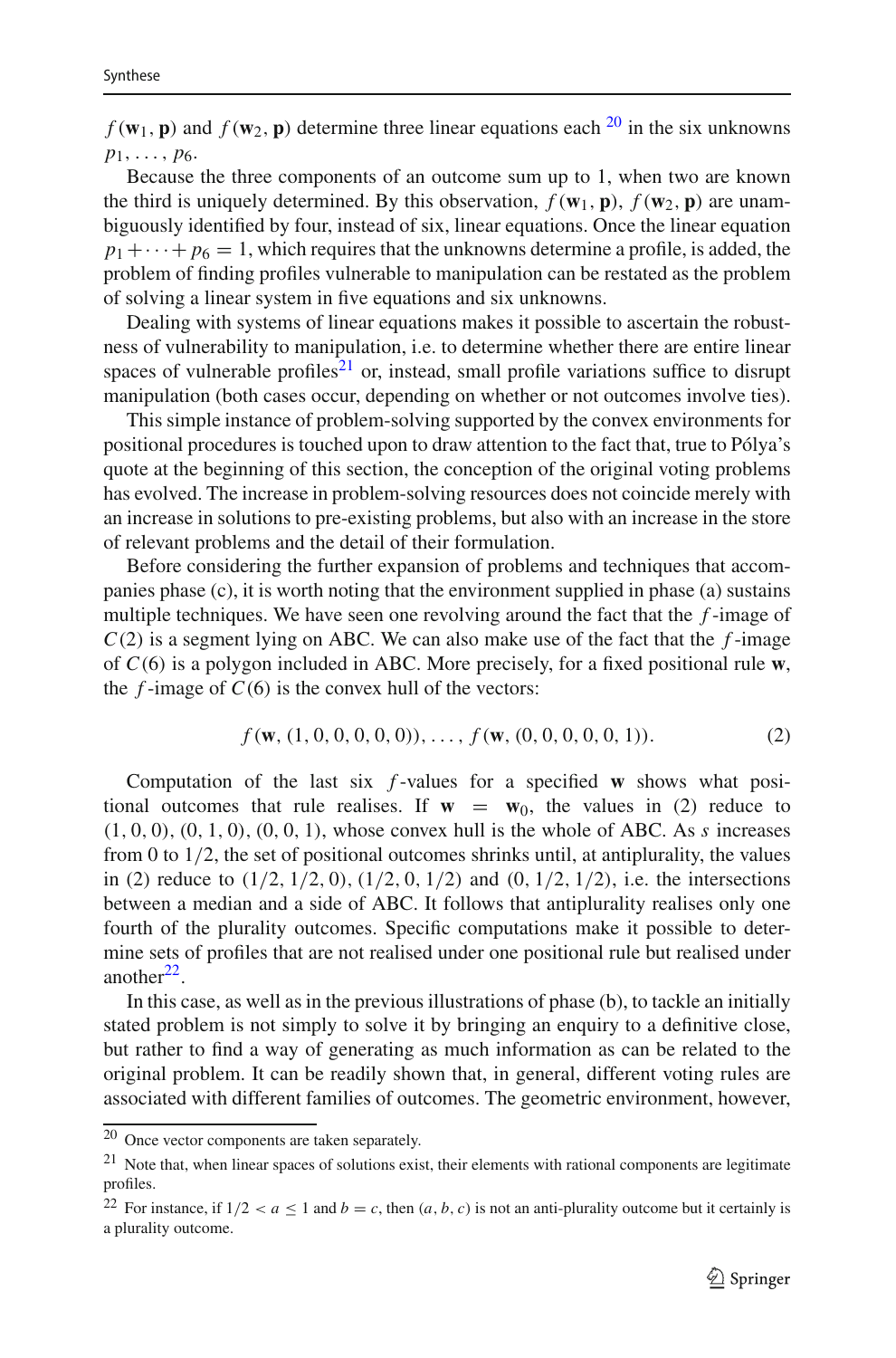does not take this information as conclusive: it takes it as a point of departure for further investigations, concerning, e.g. the proportion by which outcomes are reduced in the transition from a positional rule to another or the definability of sets of outcomes supported by a particular rule but not by another.

Moreover, the geometric environment itself is not only the support of techniques that solve, refine and expand problems, but can itself be taken as a term of a larger problem. In the present context, this happens when the goal is to carry out a comparative analysis of positional and pairwise majority outcomes. The problem of integrating the geometric environment of positional procedures with a distinct environment for pairwise majority leads to phase (c).

#### **4.3 Phase (c)**

For the sake of clarity and simplicity, it is convenient to discuss phase (c) only relative to majority on a distinguished pair of alternatives  $\{A, B\}$  and plurality (recall that  $\mathbf{w}_0$ denotes the plurality rule), as opposed to arbitrary positional procedures. The methods shortly to be examined could be expanded to cover other pairwise contributions and any positional method.

A geometric environment for {*A*, *B*}-majority is not too difficult to set up. This procedure must act on the space of profiles *C*(6) and may be described as follows:

$$
f_{A,B}(\mathbf{p}) = \sum_{i=1}^{3} p_i - \sum_{i=4}^{6} p_i,
$$

where the first term of the difference computes the proportion of voters ranking *A* strictly above *B* and the second the proportion ranking *B* strictly above *A*. It follows that  $f_{A,B}$  takes values in the segment  $[-1, 1]$  (other pairs of alternatives would be treated in the same way). Note that pairwise majority could have been chosen to take pairs as values, as opposed to differences, in the same way in which e.g. plurality takes triples as values.

The advantage of using a single number as  $f_{A,B}(\mathbf{p})$  is that a comparative plurality / majority outcome only lists four, as opposed to five, numerical components. Geometrically speaking, dimension is not increased beyond necessity. When comparative outcomes are represented as ordered 4-tuples, they may be regarded as products of a plurality outcome and a majority outcome. The resulting, comparative outcome space is then the product of the outcome spaces  $[-1, 1]$  and  $C(3)$ , namely the prism  $\mathbb{P} = [-1, 1] \times C(3)$ , depicted in Fig. [3.](#page-16-0)

The new formal working environment consists of  $C(6)$ ,  $\mathbf{w}_0$ , and two simultaneous decision procedures taking values in  $\mathbb{P}$ . It is convenient to amalgamate the procedures into a single, comparative procedure  $h: C(6) \longrightarrow \mathbb{P}$  such that:

$$
h(\mathbf{p}) = (f(\mathbf{p}, \mathbf{s}_0), f_{A,B}(\mathbf{p})),
$$

The problem of integrating the positional environment into a comparative environment is not yet completely resolved. It is not known whether the newly instituted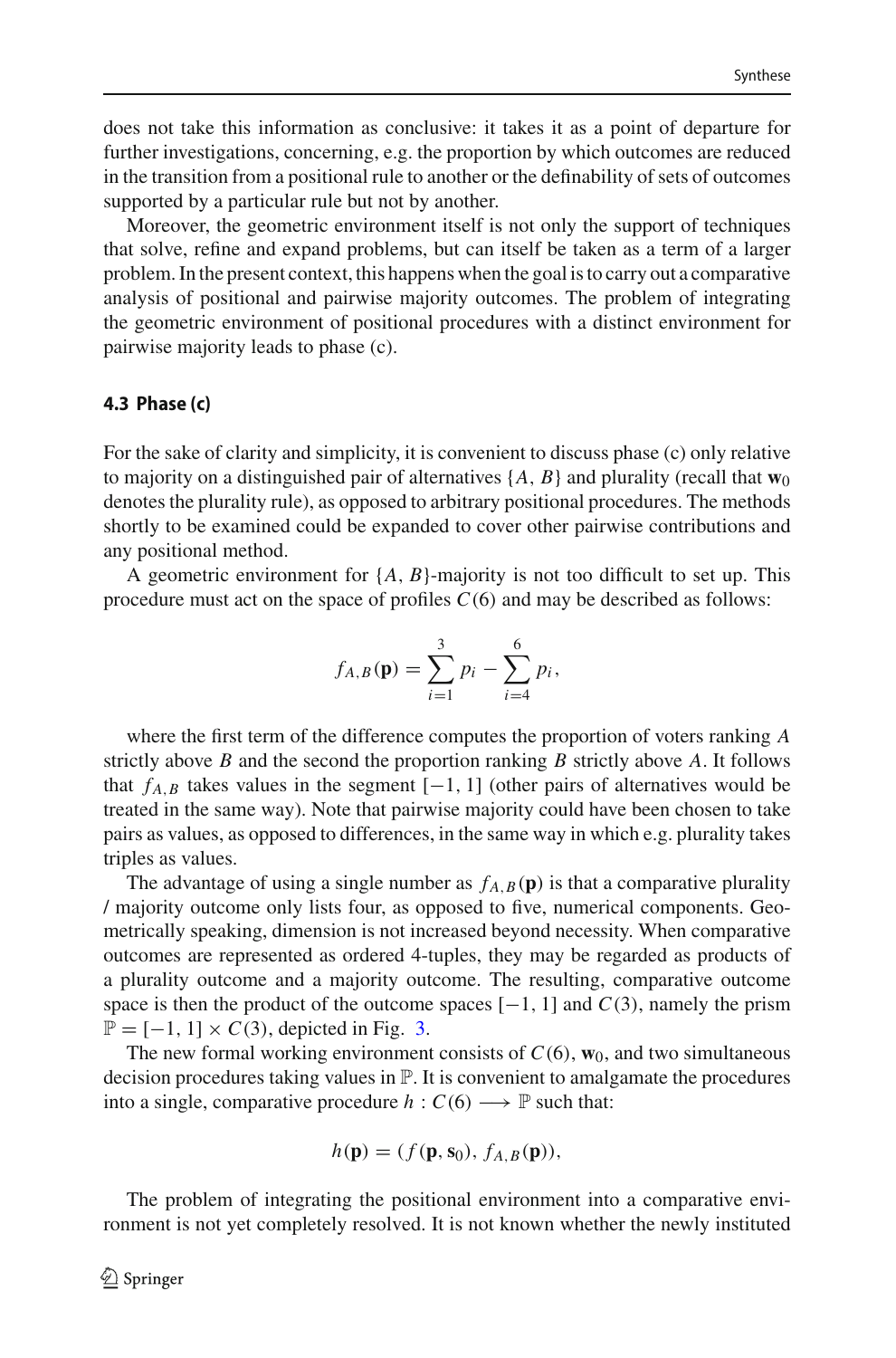<span id="page-16-0"></span>**Fig. 3** The prism  $\mathbb{P}$ . Numerals label the unanimity outcomes under *h*



geometric environment sustains problem-solving techniques. A reasonable way to proceed is to see how far the methods developed in phase (b) can be pushed. Convexity considerations continue to apply, since the *h*-image of *C*(6) is the convex hull generated by the values of *h* at the unanimity profiles. These *h*-values are labelled in Fig.  $3$  and determine a tetrahedron<sup>23</sup>. The analysis of positional outcomes, which could be carried out on a simple and well-behaved outcome space (i.e. the equilateral triangle ABC), is now replaced by comparative analysis of the same type on a higher-dimensional object.

The increase in dimension produced by the comparative analysis environment is an adversity that motivates the search for a way to transfer the same analysis to a lower-dimensional object. This situation provides, in a simple context, the structural analogue of a predicament familiar from modelling with differential equations, which arises when the existence of an exact but intractable solution prompts the search for manageable approximations. The relevant contrast here is not between exact and approximate but more generally between intractable and tractable. Its significance lies in the fact that intractability requires an adjustment of mathematical methods.

In our context, the problem of finding a setup for lower-dimensional comparative analysis is tackled by the construction of a suitable system of coordinates for comparative outcomes (see Saar[i](#page-20-6) [1994](#page-20-6), p. 127). The new coordinates are obtained by normalising  $p_i$  relative to  $d = p_1 + p_2 + p_3$ , if  $i = 1, 2, 3$ , and relative to  $1 - d$ otherwise. What is being exploited by the normalisations is the fact that voters of type 1, 2, 3 (respectively 4, 5, 6) rank *A* above *B* (*B* above *A*), i.e. they are of the same {*A*, *B*}-majority type.

Any profile  $\mathbf{p} = (p_1, p_2, p_3, p_4, p_5, p_6)$  splits into the profiles

$$
\mathbf{p}_{AB} = (p_1, p_2, p_3, 0, 0, 0) + (0, 0, 0, p_4, p_5, p_6) \text{ and } \mathbf{p}_{BA} = (0, 0, 0, p_4, p_5, p_6),
$$

of opposite majority types. It now suffices to set:

$$
\alpha = h(\mathbf{p}_{AB}) = \left( \left( \frac{p_1 + p_2}{d}, 0, \frac{p_3}{d} \right), 1 \right).
$$

The point  $\alpha$  lies on the triangular face of the prism  $\mathbb P$  containing the edge that joins 1 and 2. In a similar manner,  $\mathbf{p}_{BA}$  determines a point  $\beta$  on the edge joining 3, 4.

<span id="page-16-1"></span><sup>&</sup>lt;sup>23</sup> They are: 1 = ((1, 0, 0), 1); 2 = ((0, 0, 1), 1); 3 = ((0, 0, 1), -1); 4 = ((0, 1, 0), -1).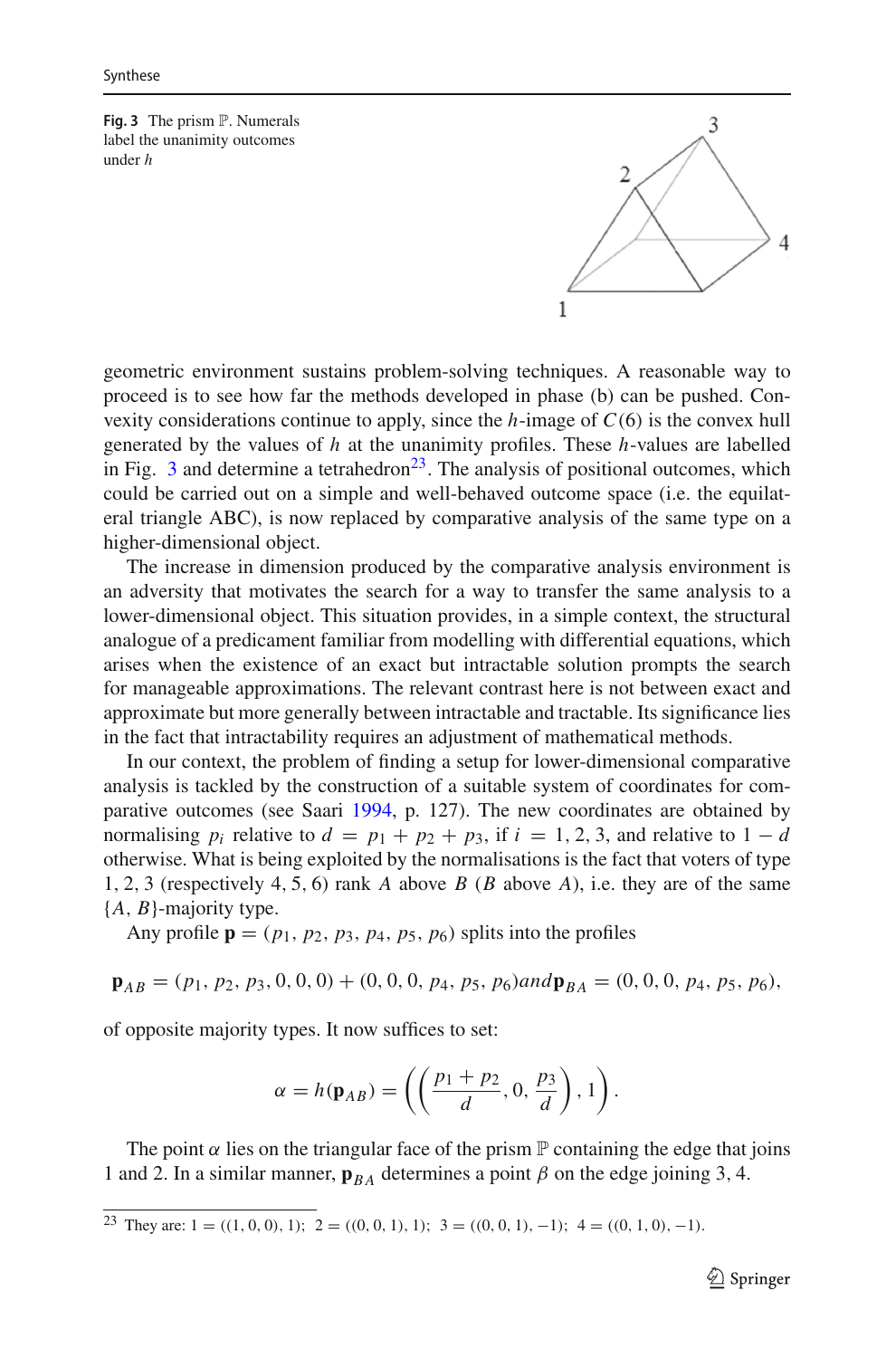Comparative outcomes can now be described in terms of the majority-type coordinates  $\alpha$ ,  $\beta$ . More precisely, they are convex combinations of  $\alpha$  and  $\beta$ , of the form:

$$
h(\mathbf{p}) = d\alpha + (1 - d)\beta.
$$

The majority-type coordinates deliver a dimensional reduction for a synthetic reason, i.e. because, by Thales theorem, it is possible to project the segment joining  $\alpha$ and  $\beta$ , as well as the outcome  $q = d\alpha + (1 - d)\beta$ , on a triangular face of P, without altering proportions between the distances among  $\alpha$ ,  $\beta$ ,  $\beta$ .

Comparisons between majority and plurality outcomes can thus be carried out in the lower-dimensional space  $C(3)$ . The use of  $\alpha$ ,  $\beta$  carries its own problem-solving techniques. Since  $\alpha$ ,  $\beta$  are projected on AB, AC respectively, geometrical considerations show that the midpoint of  $\alpha$ ,  $\beta$  can be placed in any prescribed ranking region of *C*(3). It now follows that the plurality outcome for {*A*, *B*} is entirely independent of the corresponding majority outcome<sup>24</sup>. The lack of coordination between plurality and pairwise majority detected by the committee scenario at the beginning of this section is not an accident.

Much like the positional analysis in phase (b), the comparative analysis in phase (c) can be refined and extended. It is, for instance, possible to ask how decisive the victory of *A* over *B* must be for a specified positional rule not to reverse the pairwise majority outcome; it may be asked whether or not distinct positional outcomes are also independent of each other; it may be asked whether positional procedures other than plurality are better coordinated with pairwise majority outcomes, and so on. The techniques introduced are able to answer the questions just posed. Their applicability is nothing but their ability to promote new and manifold interactions with given problems.

# **5 Concluding remarks**

Philosophers working on scientific and mathematical practice have repeatedly stressed the central role of agents (see e.g. the survey of agent-based studies by Jessica Carter in Carte[r](#page-19-17) [\(2019\)](#page-19-17) and Hasok Chang's wide-ranging discussion of agents in Chan[g](#page-19-18) [\(2011](#page-19-18))) and, as a consequence, the philosophical relevance of the activities, purposes and aims that underlie and motivate specialised enquiries.

It seems to me that the dual notion to that of an agent is the notion of a problem. The engagements of agents point to problematic situations and problem-solving techniques. Symmetrically, problems refer to activities and resources mobilised to carry them out and to achieve desired goals. Thus, one may look at agents pursuing specific aims, finding obstacles in their way and seeking to overcome them or, dually, at problems arising in the course of an enquiry, techniques deployed to tackle them, developments and revisions of such techniques.

In a similar way, phases (a) to (c), which were singled out as salient steps in problem-solving, may be regarded as activities that promote novel transactions with familiar circumstances. For instance, the problem of book classification in Sect. [2](#page-3-0)

<span id="page-17-0"></span><sup>24</sup> An election in which a strong majority prefers *A* over *B* may see *A* lose to *B* under the plurality rule.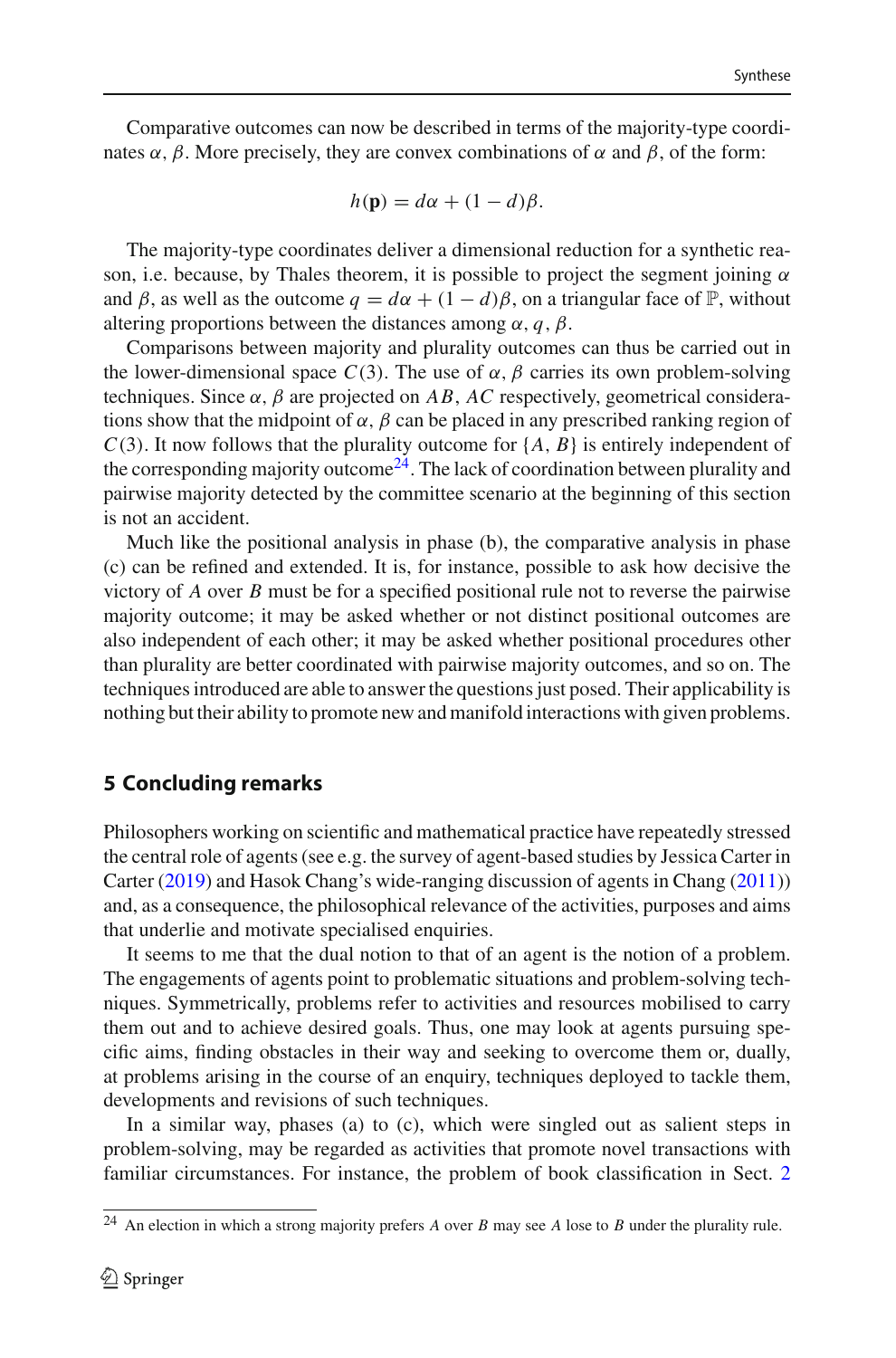leads to a reorganised setting in which an error-detecting code is in use. The problem of understanding the impact of decisive agents and unanimity on decision-making leads, in Sect. [3,](#page-5-0) to designing procedures unaffected by cyclic outcomes (see e.g. Li and Saar[i](#page-19-14) [2008](#page-19-14), pp. 406–408 and (Petron and Saar[i](#page-20-7) [2006,](#page-20-7) pp. 274–279). Finally, the geometric techniques explored in Sect. [4](#page-9-0) lead to new analyses of political elections (an application to presidential elections in the USA may be found in Tabarro[k](#page-20-8) [\(2001](#page-20-8))) and new evaluations of decision procedures.

The expansion of activities is concomitant with the organisation of knowledge. Subject matter that initially appears under the guise of brute facts or puzzling circumstances acquires structural properties as a result of an agent-driven endeavour. The fact, stressed by Dewey, that 'new formal properties accrue to subject matter in virtue of its subjection to certain types of operation' (Dewe[y](#page-19-19) [2008,](#page-19-19) p. 105) is a distinctive feature of scientific enquiry that highlights its formative character.

Again, two complementary perspectives can be taken, depending on whether one wishes to stress the formative effects of an agent's intervention on certain materials or the formative functions associated with the development of problems through phases (a) to (c). In both cases, the materials of experience are structured in the course of a continuous process; at the same time, their newly acquired structural organisation refines and regulates the further conduct of enquiry.

#### **Declarations**

**Human or animal rights** I confirm that the paper 'Applications in practice' has not been supported by any sources of funding other than the paid research time included in my current academic contract and that, to the best of my knowledge and awareness, no conflicts of interest affect it. I also confirm that the research contained in the paper I have submitted for consideration did not involve any human participants or animals.

**Open Access** This article is licensed under a Creative Commons Attribution 4.0 International License, which permits use, sharing, adaptation, distribution and reproduction in any medium or format, as long as you give appropriate credit to the original author(s) and the source, provide a link to the Creative Commons licence, and indicate if changes were made. The images or other third party material in this article are included in the article's Creative Commons licence, unless indicated otherwise in a credit line to the material. If material is not included in the article's Creative Commons licence and your intended use is not permitted by statutory regulation or exceeds the permitted use, you will need to obtain permission directly from the copyright holder. To view a copy of this licence, visit [http://creativecommons.org/licenses/by/4.0/.](http://creativecommons.org/licenses/by/4.0/)

# **Appendix**

*Given two voters and three alternatives, any pairwise outcome determined by conditions 1 and 2 is the average of all averaged supporting profiles.*

We focus on the top face *F* of the unit cube from Fig. [1,](#page-7-0) selected by the unanimous  $C > A$  ranking. The decisive voters impose the  $(A, B)$  and  $(B, C)$  rankings respectively. Think of *F* as a region of  $\mathbb{R}^3$ . The midpoints of *F*'s sides represent ties between alternatives (e.g. the midpoint of the edge joining 2 and 8 represents  $A \sim B$ ). Take the basic open sets in *F* to be open rectangles. If  $a \in F$  and *x* is a vertex of *F*, *a* is close to *x* if, and only if, there is a basic open set *U* such that its closure contains *a*, *x* and no other vertex than *x*. Note that *a* can be close to more than a single vertex. If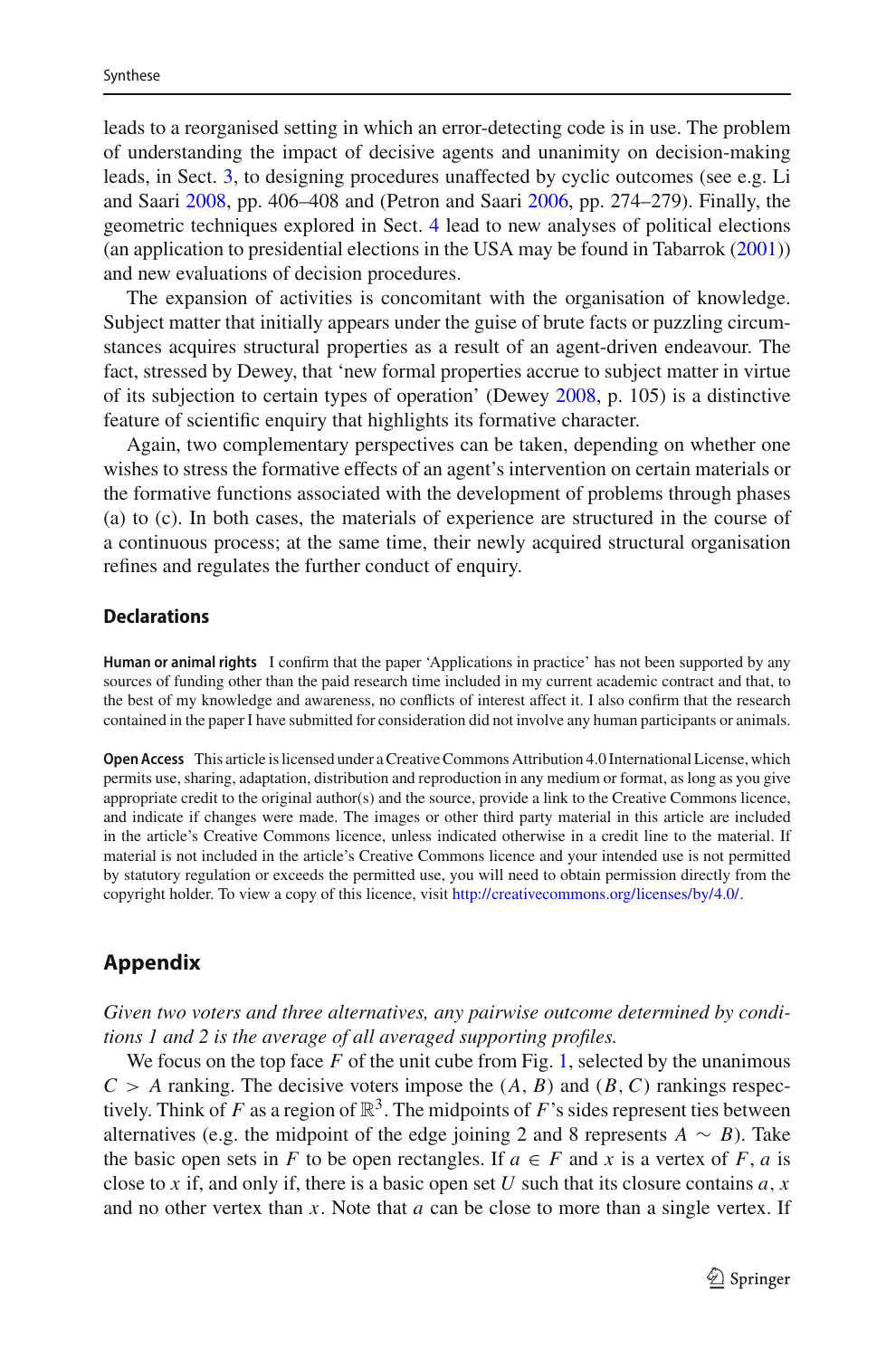*a*, *x* are as above, *a* expresses *x* if, and only if, *a* is close only to *x*. Points close to exactly one vertex express its ranking. The cycle 7 at vertex  $(1, 1, 1)$ , is supported by four distinct profiles. The voter decisive on *A*, *B* supports 7 either by the ranking 7 or the ranking 3, whose coordinates are  $(1, 1, 1)$  and  $(1, 0, 1)$  respectively. The voter decisive on *B*,*C* supports 7 either by the ranking 7 or the ranking 5, whose coordinates are  $(1, 1, 1)$ ,  $(0, 1, 1)$ . If we average each of the four supporting profiles (i.e. take the average of its two components), each resulting average expresses 7. The average of these points is:

$$
\frac{1}{4}((1, 1, 1) + (1, 0, 1) + (1, 1, 1) + (0, 1, 1)) = \frac{1}{4}(3, 3, 4) = \left(\frac{3}{4}, \frac{3}{4}, 1\right),
$$

which expresses 7. The argument is similar for vertices other than 7.

## **References**

- <span id="page-19-6"></span>Ardourel, V., Barberousse, A., Imbert, C.: Inferential power, formalisms, and scientific models (2018). <http://philsci-archive.pitt.edu/15165/>
- <span id="page-19-0"></span>Ardourel, V., & Jebeile, J. (2017). On the presumed superiority of analytical solutions over numerical methods. *European Journal for Philosophy of Science, 7*, 201–220.
- <span id="page-19-13"></span>Arrow, K. (1951). *Social choice and individual values*. Hoboken: Wiley.
- <span id="page-19-1"></span>Batterman, R. (2006). On the specialness of special functions (the nonrandom effusions of the divine mathematician). *The British Journal for the Philosophy of Science, 58*, 263–286.
- <span id="page-19-5"></span>Boumans, M. (2005). *How economicsts model the world into numbers*. London: Routledge.
- <span id="page-19-8"></span>Bueno, O., & Colyvan, M. (2011). An inferential conception of the application of mathematics. *Noûs, 45*, 345–374.
- <span id="page-19-2"></span>Bursten, J. (2021). The function of boundary conditions in the physical sciences. *Philosophy of Science, 88*, 234–257.
- <span id="page-19-17"></span>Carter, J. (2019). Philosophy of mathematical practice - motivations, themes and prospects. *Philosophia Mathematica, 27*, 1–32.
- <span id="page-19-18"></span>Chang, H. (2011). The philosophical grammar of scientific practice. *International Studies in the Philosophy of Science, 25*, 205–221.
- <span id="page-19-12"></span>Condorcet, J.A.N.d.C.m.d.: Essai sur l'application de l'analyse à la probabilité des décisions rendue à la pluralité des voix. L'Imprimerie Royale (1785)
- <span id="page-19-11"></span>Coombs, C., Raiffa, H., & Thrall, R. (1954). Some views on mathematical models and measurement theory. *Psychological Review, 61*, 132–144.
- <span id="page-19-19"></span>Dewey, J. (2008). The Later Works of John Dewey, 1925–1953: 1938 – Logic: the Theory of Inquiry, edited by J.A. Boydston. Southern Illinois Press.
- <span id="page-19-7"></span>Field, H. (1980). *Science without numbers*. Oxford: Blackwell.
- <span id="page-19-3"></span>Fillion, N. (2019). Conceptual and computational mathematics. *Philosophia Mathematica, 27*, 199–218.
- Fillion, N., & Corless, R. M. (2014). On the epistemological analysis of modeling and computational error in the mathematical sciences. *Synthese, 191*, 537–546.
- <span id="page-19-16"></span>Gaertner, W., Pattanaik, P., & Suzumura, K. (1991). Individual rights revisited. *Economica, 59*, 161–177.
- <span id="page-19-15"></span>Gibbard, A. (1974). A pareto-consistent libertarian claim. *Journal of Economic Theory, 7*, 388–410.
- <span id="page-19-9"></span>Lange, M. (2013). What makes a scientific explanation distinctively mathematical? *The British Journal for the Philosophy of Science, 64*, 485–511.
- <span id="page-19-10"></span>Lange, M. (2017). *Because without cause: non-causal explanations in science and mathematics*. Oxford: Oxford University Press.
- <span id="page-19-4"></span>Lenhard, J. (2007). Computer simulation: The cooperation between experimenting and modeling. *Philosophy of Science, 74*, 176–194.
- <span id="page-19-14"></span>Li, L. I., & Saari, D. (2008). Sen's theorem: Geometric proof, new interpretations. *Social Choice and Welfare, 31*, 393–413.